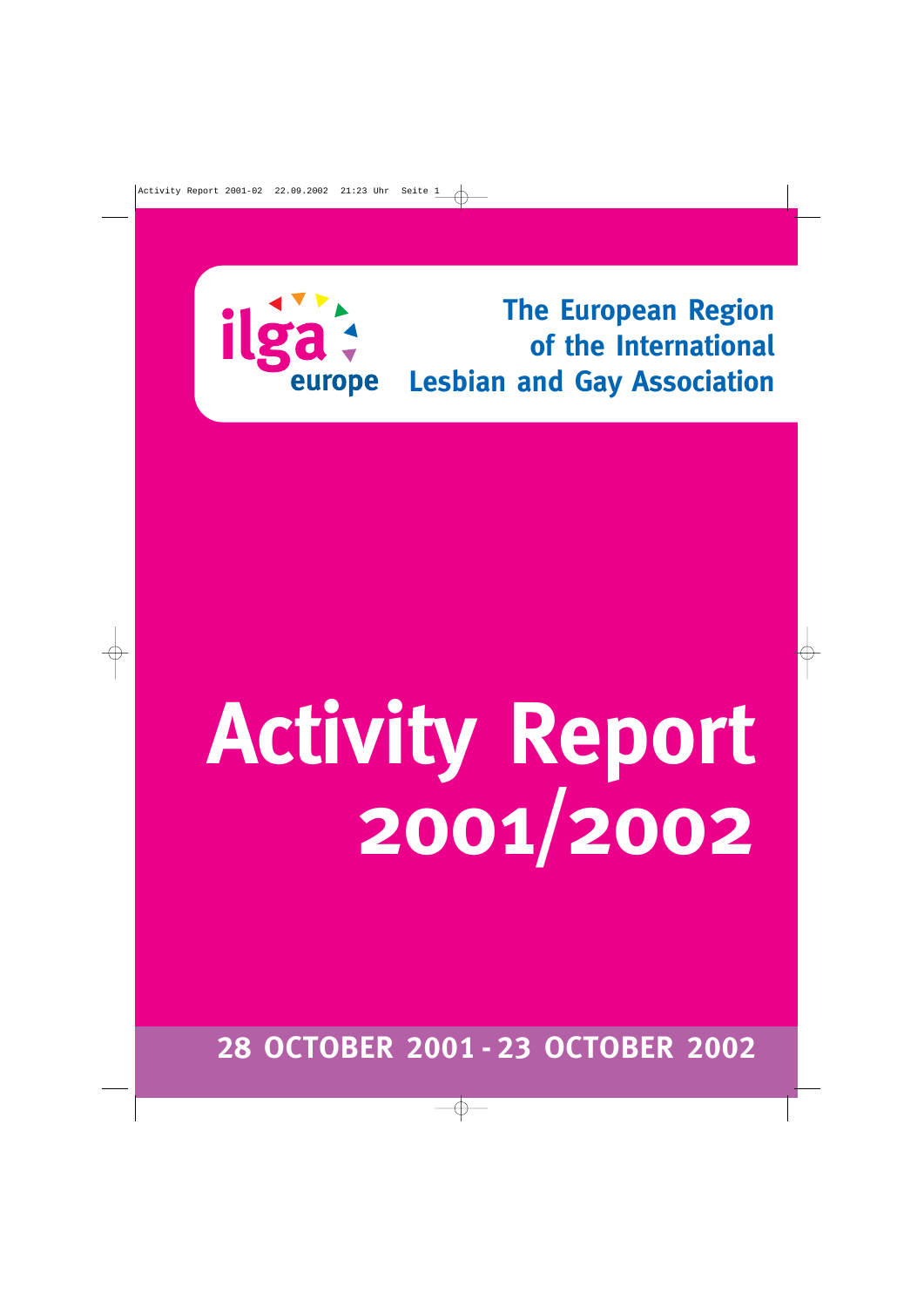

#### **The European Region of the International Lesbian and Gay Association**

avenue de Tervueren 94 1040 Brussels Belgium

Phone +32-2 732 54 88 Fax +32-2 732 51 64

info@ilga-europe.org www.ilga-europe.org

Bank account # 001-3523388-36 Fortis Bank Tervurenlaan 124 1150 Brussels IBAN: BE46001352338836 BIC (SWIFT): GEBA BEBB36A

**Activity Report 2001-2002** Brussels, October 2002

**Editors:** Mette Vadstrup, Kurt Krickler

**Other contributors:** Ailsa Spindler, Jackie Lewis, Nigel Warner

**Design & Layout:** Christian Högl (www.creativbox.at)

**Printer:** Sofadi, Brussels

**© ILGA-Europe. Reproduction permitted, provided that appropriate reference is made to the source.**

This Annual Activity Report is published with the support of the European Commission – The Euro-

information.



pean Union against discrimination, and the Homosexuelle Selbsthilfe, Berlin. The information contained in this publication does not necessarily reflect the position or opinion of the European Commission. It is not liable for any use that may be made of this

### **THANKS AND ACKNOWLEDGEMENTS**

We would like to thank everybody who has supported the work of ILGA-Europe during the period between the Rotterdam and Lisbon annual conferences. Without the commitment of many people and the financial and other support of many (member) organisations and individuals this work would not have been possible to the extent and in the way it finally was achieved. We cannot mention them all here but special thanks have to go to the following:

- Mark Bell, Robert Wintemute, Alberto Volpato, Cathal Kelly and Stephen Whittle for regular advice and provision of information;
- Tom Hoemig of the ILGA-World office;
- the activists of *Opus Gay* for helping prepare the ILGA-Europe Annual Conference in Lisbon in October 2002;
- Steffen Jensen for, together with other activists of the Danish national gay and lesbian association LBL, continuing to publish the Euro-Letter on behalf of ILGA-Europe;
- Sue Lee for advice and assistance regarding staff recruitment;
- again Steffen Jensen, and Bent Hansen of LBL, for helping prepare and participating in our meeting with representatives of the Danish EU Presidency in Copenhagen;
- António Serzedelo and Nikita Ivanov for translating our information leaflet into Portuguese and Russian, and activists of HS in St. Petersburg to do the layout of the Russian leaflet;
- Peter Ashman for continuing to represent ILGA-Europe in the Pink Triangle Coalition;
- Isabelle Cruette for representing us at the Marseilles Summer University;
- the Heinrich-Böll-Stiftung (Germany), the Open Society Institute (OSI) in Budapest, Homosexuelle Selbsthilfe e. V. (Germany), COC Haaglanden (Netherlands), Pink Cross (Switzerland), and UNISON (UK) for generously funding specific projects or activities of ILGA-Europe;
- Stonewall Lobby Group (UK) and the UK Gay Community Organisation Distribution Service (GCODS) for substantial financial contributions to our work;
- the European Commission for granting core funding and for the support of its anti-discrimination unit;
- MEPs Joke Swiebel, Michael Cashman, Lousewies van der Laan, Baroness Sarah Ludford, Marco Cappato, Torben Lund, Olle Schmidt, Jean Lambert, Joost Lagendijk and many others, including their assistants, for their commitment to support LGBT issues in the European Parliament.

### **CONTENTS**

|     | Introduction                                                                                                     | 3  |
|-----|------------------------------------------------------------------------------------------------------------------|----|
| 1.  | European Union                                                                                                   | 4  |
| 2.  | Council of Europe                                                                                                | 17 |
| 3.  | Organization for Security and Co-operation in Europe                                                             | 18 |
| 4.  | Actions to counter human rights abuses against<br>LGBT and HIV-positive people in Europe                         | 19 |
| 5.  | Actions to counter human rights abuses against<br>LGBT and HIV-positive people outside Europe                    | 19 |
| 6.  | Programme of activities in support of LGBT human rights<br>organisations in central, eastern and southern Europe | 20 |
| 7.  | <b>HIV/AIDS</b>                                                                                                  | 20 |
| 8.  | Development of ILGA-Europe                                                                                       | 21 |
| 9.  | Other activities                                                                                                 | 23 |
| 10. | Board membership, meetings and board officers                                                                    | 24 |
| 11. | Financial report 2001                                                                                            | 25 |
|     | 12. Calendar of meetings & events attended in 2001/02                                                            | 26 |
|     |                                                                                                                  |    |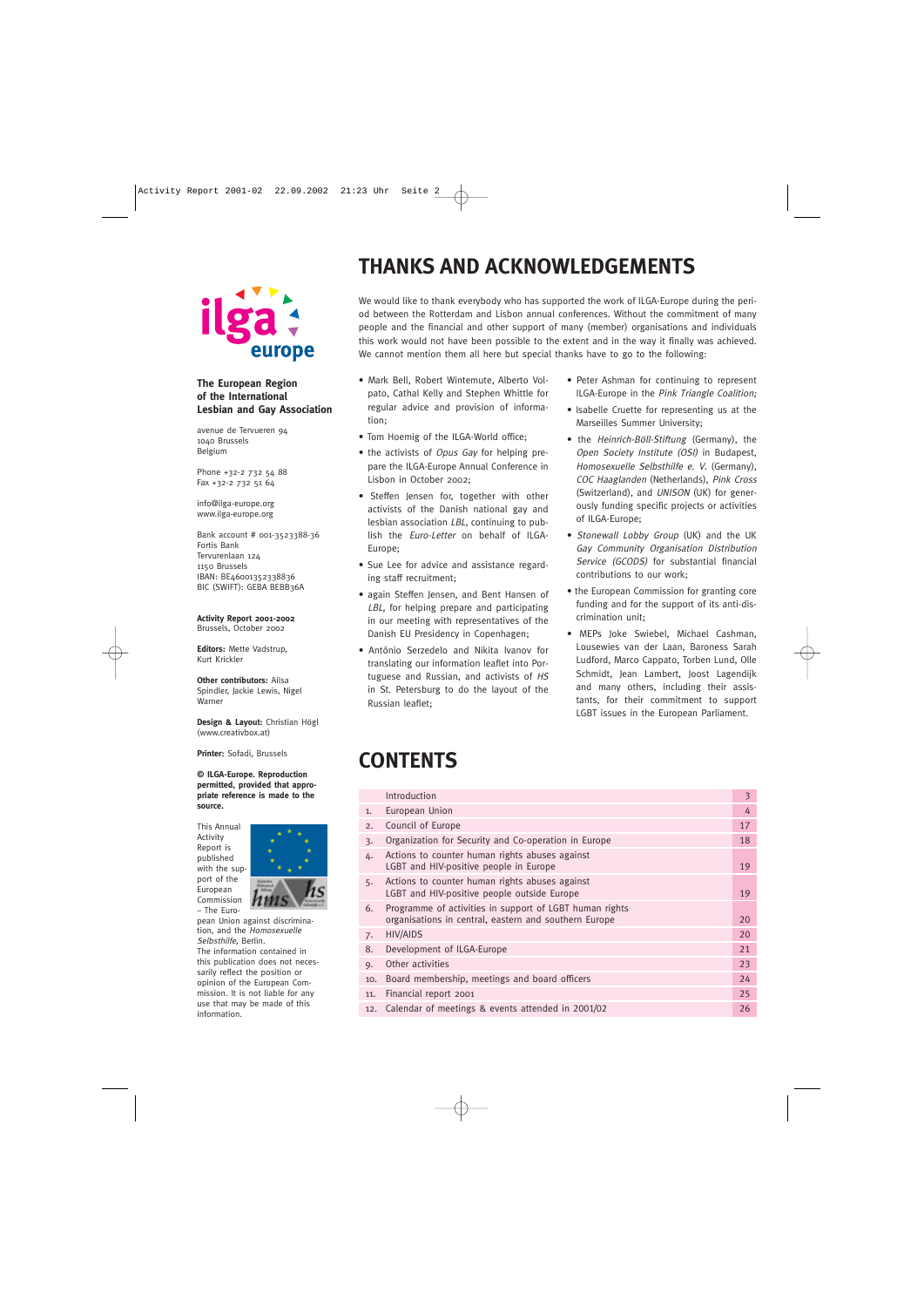### **INTRODUCTION**

As in the past, ILGA-Europe has produced an annual activity report which covers the period between the last and the forthcoming annual conference, i. e. in the current case for the period from 28 October 2001 to 23 October 2002. The purpose of this publication is to report about the activities of the staff and the executive board in relation to the Work Programme 2001/02 as approved by the Rotterdam conference in October 2001.

As in last year's report, we have included the relevant chapters and items from the work programme in the corresponding sections of this report to make it easier to relate the reported activities to the programme adopted at Rotterdam. This report cannot detail our manifold activities and actions during the twelve months under review. Further information is available from our website, the ILGA-Europe Newsletter and the Euro-Letter.

The period covered by this report has been one of exceptional growth for us. The staffing of the office in Brussels has grown from one-and-a-half to four (executive director, Ailsa Spindler; information officer, Mette Vadstrup; administration officer, Olivier Collet; policy & research officer, Licínia Pereira); our EU National Co-ordination Network is now providing effective links between ILGA-Europe and national organisations in all EU member states; and our publications have enhanced our reputation for leadership in the field of LGBT rights in Europe.

This expansion has been achieved as a result of the hard work and dedication shown by many volunteers, including the particular contribution of some of our long-serving activists. In particular, certain board members have worked tirelessly with staff at the EU Commission to secure the funding which has fuelled the growth of our office-based resources. Without the invaluable contribution of volunteers – and, of course, the staff – the organisation of ILGA-Europe would not have gained the significant achievements detailed in this report. The executive board would like to give particular thanks to Adrian Coman, who is stepping down from the board this year, for his significant contribution to our work and his special expertise in eastern European matters.

#### **Future perspectives**

With the office staff now at its full complement of four, we have an opportunity – indeed, a duty – to devote more resources to future planning. While we must be ready to react to sudden changes and developments in LGBT issues in Europe, we should also develop our own long-term agenda.



**ILGA-Europe staff now at its full complement of four: Ailsa Spindler, Licínia Pereira, Olivier Collet and Mette Vadstrup**

It has become increasingly clear that a co-ordinated strategy on "Article 13 discrimination" is likely to yield more positive results for LGBT rights than we are likely to achieve if we work alone. Closer co-operation with other European NGOs in this field will be developed in the months ahead.

There is a clear need for ILGA-Europe to develop independent funding sources, to reduce dependence on EU funding and to enable us to work on more projects outside EU member states. A marketing strategy will be formulated, to develop fundraising initiatives while also raising the profile of ILGA-Europe and LGBT rights. The continuing support of members and individuals will be vital as we move towards a self-sustaining position.

Another priority for the year ahead is the development of an information resource centre on discrimination. This will assist our daily work, and at the same time provide our members and our network of activists with more tools to fight discrimination at local and national level. By establishing such a resource, ILGA-Europe will build on its existing reputation as a source of reliable information on LGBT rights in Europe. In turn, this will help to justify our ongoing calls for support from LGBT organisations and their members.

This will also be part of a broader focus to offer an excellent service to our members. This will include lobbying skills of the highest order, effective and efficient administration, and clear communication using the various media available. By demonstrating our professionalism in these ways we will convince all of our contacts, and the wider public, of the seriousness of our cause.

> THE EXECUTIVE BOARD OF ILGA-EUROPE Brussels, October 2002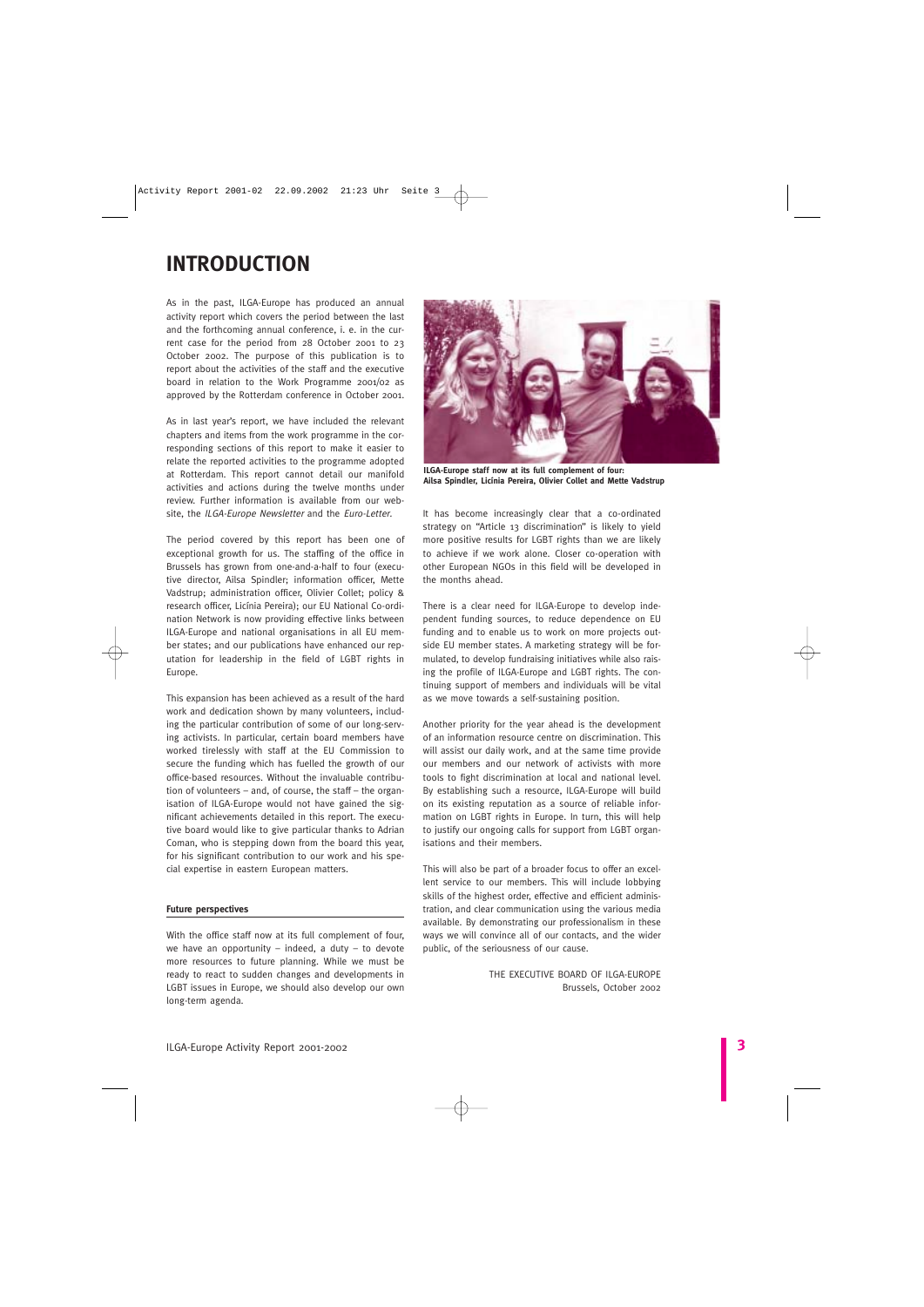### **1. EUROPEAN UNION**

### **1.1 General Framework Directive for equal treatment in employment and occupation**

The general Framework Directive on equal treatment in employment and occupation includes prohibition of discrimination on the grounds of sexual orientation. The directive must be implemented fully in the 15 member states by December 2003 and in the 13 candidate countries before accession to the EU.

In 2001 ILGA-Europe started a programme to ensure the proper implementation of the Employment Directive with regard to sexual orientation discrimination at national level. This includes monitoring developments in the member states, and explaining to member organisations the significance of the Employment Directive, the need to monitor its implementation, and the opportunities for national governments to adopt protective measures that go beyond the minimum standards set out in the directive.

This programme was continued with a session at the meeting of ILGA-Europe's National EU Co-ordination Network held in Brussels on 20-21 April 2002. Delegates of national member organisations together with board and staff members reviewed the progress of implementation of the directive on a country by country basis. They also discussed the representations made by member organisations to their governments, addressed a number of key issues and shared experiences of member organisations in working together with other NGOs, trades unions etc. The feedback from delegates made it clear that ILGA-Europe's implementation guidelines and awareness raising programme had been very important in enabling national member organisations to engage in dialogue with their governments. The developments debated at the Network meeting were published in the May Newsletter.

Other activities in support of the implementation of the Employment Directive included ad hoc correspondence with members regarding specific issues. In the

#### **Work programme 2001/2002**

#### **1.1 General Framework Directive for equal treatment in employment and occupation**

1.1.1 Work with member organisations in EU member states and in applicant countries to ensure full and effective implementation of the Directive at national level by:

- Providing guidance on technical matters and resources
- Promoting exchange of information between member organisations,
- Exchanging information and best practice with other international networks working on the implementation of the Directive.

1.1.2 Work with other European level NGOs concerned with the implementation of the Directive to encourage co-operation and a common approach at national level.

December and April Euro-Letter we launched our policy paper (IE doc. # 3/2002, see also item 1.3. below) and reported developments in the United Kingdom. On 23 March co-chair Jackie Lewis spoke at the conference "Fight against discrimination – Current situation in Europe and in Belgium", organised by the Belgian Centre for Equal Opportunities and Opposition to Racism to discuss the implementation of the two Article 13 directives (the Framework Directive 2000/78/EC and the Race Directive 2000/43/EC). We also participated in the Belgian awareness day on promoting the European anti-discrimination legislation by having an information stand in the

centre of Brussels alongside other national and European NGOs.

In the process of monitoring the implementation of the Framework Directive ILGA-Europe has collaborated with the European Disability Forum (EDF), the European Older People's Platform AGE and the European Network against Racism (ENAR). The co-operation mainly seeks to inform each other on strategies and tools for monitoring and to explore ways of working together. At the Network meeting in April the national co-ordinators were encouraged to strengthen the co-operation with national members of the European NGOs and trade unions.



**Participants of the second meeting of the EU National Co-ordination network in Brussels**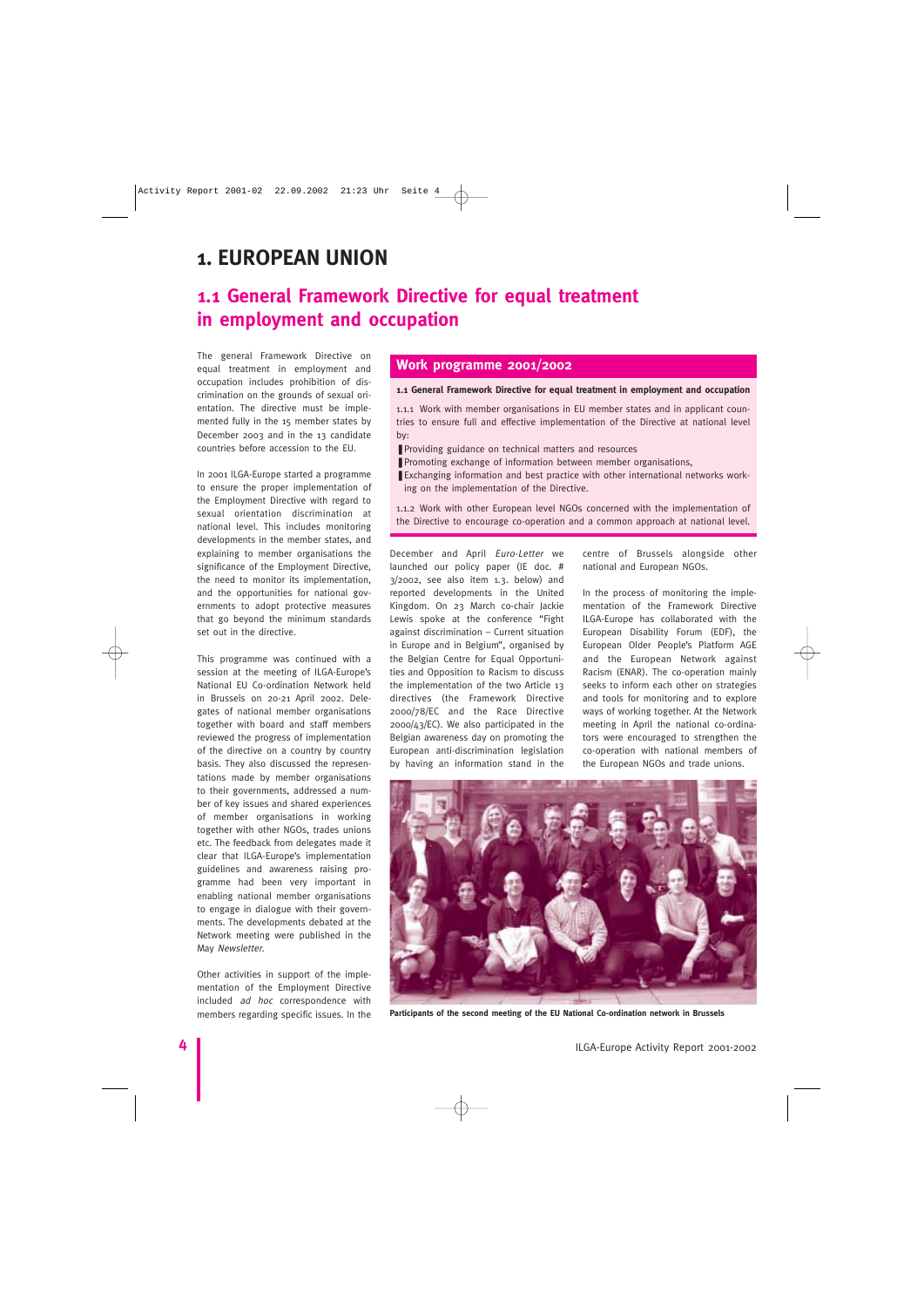We approached the European Trade Union Confederation (ETUC) to seek its support for co-operation in the implementation of the Framework, and are currently pursuing this. The ETUC has so far

been focusing on the implementation of the Race Directive. At the annual conference in Lisbon, ILGA-Europe will be working with national trade unions to focus on the Framework Directive.

ILGA-Europe has also been monitoring the implementation of the Framework Directive in the accession countries (for more details see item 1.5 below).

### **1.2 The Community Action Programme to combat discrimination**

The Community Action Programme to combat discrimination (2001-2006) has a total budget of  $\epsilon$  98 million. It is divided into three key areas: 1) raising awareness, 2) promoting and supporting capacity building and 3) monitoring implementation of the anti-discrimination directives, research and developments. The European Commission is implementing the action programme through calls for tenders on various projects and programmes.

ILGA-Europe has continued to promote the initiatives of the Community Action Programme. Most notably we were active in promoting phase 1 of the transnational exchange projects, responding to requests for information and assisting members and project partners with contact details. In the November Newsletter we reported on developments regarding these projects. We encouraged members to try to join appropriate projects among

#### **Work programme 2001/2002**

#### **1.2 The Community Action Programme to combat discrimination**

1.2.1 Work with member organisations in EU member states and accession states to ensure full and effective inclusion of LGBT human rights in the transnational antidiscrimination projects.

1.2.2 Seek to ensure that sexual orientation discrimination is fairly represented in research, evaluation or awareness-raising projects sponsored by the Commission under the Programme.

lead project partners: Centre Européen Juif d'Information and the Northern Ireland Council for Ethnic Minorities (project title: "Introduction of anti-discrimination training measures within public administrations"); SOLIDAR (project: "Who is the driver? Capacity building in fighting discrimination in NGO service providers"); and UNITED for Intercultural Action (project: "Making headlines together: Common action against discrimination in the media").

#### **Abbreviations used for political party groupings in the EP**

ELDR: Group of the European Liberal, Democratic and Reformist Party EPP-ED: Group of the European People's Party and European Democrats Greens/EFA: Group of the Greens/European Free Alliance PES: Group of the Party of European Socialists

the 71 that had been pre-selected for phase 1 starting on 1 October 2001. This lasted six months during which the preselected projects received funding to elaborate a detailed two-year work programme and find suitable partners. In July 2002 the Commission selected those projects that would continue to receive funding for phase 2 in which the proposed work programme is to be implemented.

ILGA-Europe itself has been involved in developing projects with the following

However, the project led by CEJI/NICEM was the only successful one to continue to phase 2 starting in October 2002. On 12 September ILGA-Europe took part, along with other European NGOs, in the meeting of the Co-ordination Steering Committee to explore further the role of the European NGOs in this project.

In this whole process – starting with the launch of the programme in March 2001 and ending with the final selection of projects in July 2002 – ILGA-Europe and several of our members have gained a lot

of experience. This experience will be shared in a workshop at the forthcoming annual conference in order to improve knowledge and be better prepared for the second round of funding of transnational projects which the Commission intends to launch in the end of 2003.

ILGA-Europe has also been monitoring and disseminating other calls for proposals and tenders which the Commission has launched under the Community Action Programme. One of these was the call for the establishing of legal expert groups on each of the specific grounds of discrimination. We followed the establishing of the expert group on sexual orientation discrimination, which is currently being finalised. The idea of such groups of legal experts from each member state is to assist the Commission in its research and monitoring of the implementation of the two Article 13 directives (see item 1.1 above).

In July 2002 the Commission published a call for tenders for carrying out information campaigns to combat discrimination. We were contacted by several public relations and advertising companies considering putting in a proposal. We provided them all with background information on sexual orientation and gender identity discrimination. The campaign is to start in 2003.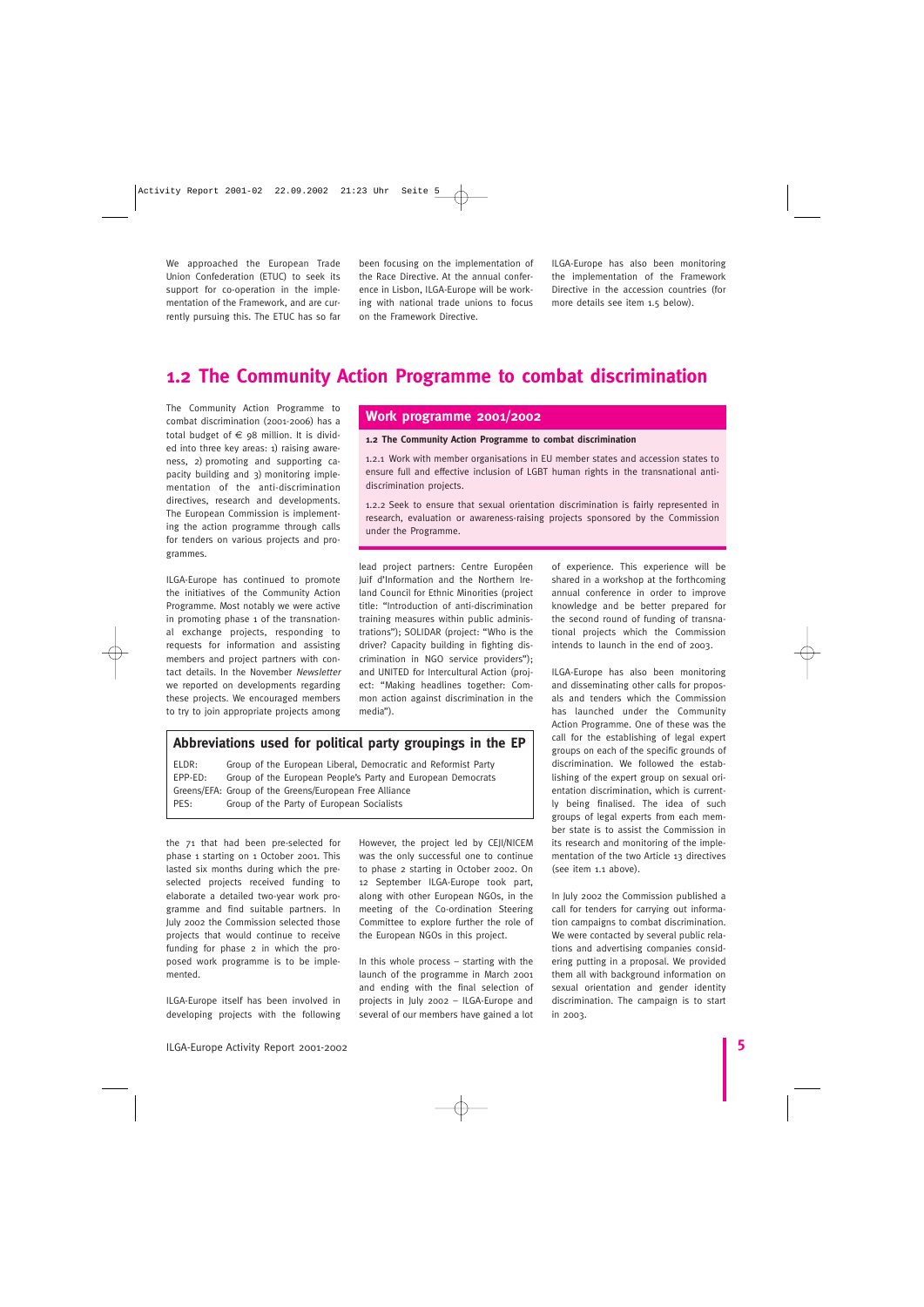### **1.3 Going beyond the Framework Directive**

In 2001 ILGA-Europe produced a policy paper on the need for a directive to prohibit sexual orientation discrimination in all areas of EU competence: "After the Framework Directive: Combating discrimination outside employment" (IE doc. # 3/2002). In April 2002, this policy paper, drafted by Mark Bell, was translated into French and Spanish. While all three versions are available in electronic format and can be downloaded from our website, the English version was also printed in 2,000 copies in April.

At the April National Co-ordination Network meeting we continued the process (initiated at Rotterdam) of developing a long-term strategy to work towards such a directive. The session started with a presentation by the director of the European Disability Forum on the experiences of his organisation in working towards such a directive in the field of disability. This was followed by a presentation by Mark Bell on ILGA-Europe's policy paper and by a general discussion on the development of a long-term strategy to achieve such a directive.

In April we established contact with members of the Committee of Regions who are interested in promoting such a directive. The timing of bringing the issue onto the agenda of this Committee was discussed with a member of the Committee, Peter Moore.

The ILGA-Europe policy paper was also presented to leading members of the Parliament's Intergroup on Gay and Lesbian Rights and to the Spanish and the Danish EU Presidencies. The need to extend prohibition of sexual orientation discrimination to other areas was also addressed at the TAIEX seminar in July in which representatives of LGBT organisations and governments from all accession countries participated (see item 1.5 below).

The promotion of the issues presented in our policy papers is a way of also addressing the current hierarchy that exists between the Article 13 EC grounds of discrimination. We have also highlighted this in our submission to the Convention on the Future of Europe (see item 1.6 below).

We have also been working with MEP Michael Cashman (PES/UK) to raise the issue of future specific legislation on sexual orientation discrimination. On 11 September he posed this question to Commissioner Anna Diamantopoulou, responsible for the EU's anti-discrimination policy, when she was addressing the Citizens' Freedoms and Rights, Justice and Home Affairs ("LIBE") Committee in the European Parliament.

#### **Work programme 2001/2002**

#### **1.3 Going beyond the Framework Directive**

Begin work on a long-term campaign to persuade the European Union of the need for a Directive to cover sexual orientation discrimination in all areas of EU competence outside employment, by:

- Preparing an initial policy statement explaining the need for such a Directive
- Developing and implementing a long-term action plan involving both ILGA-Europe and its member organisations with the purpose of persuading the Commission and member states to introduce such a Directive.

### **1.4 Asylum and Immigration – harmonisation of regulations under the EU plans to create an Area of Freedom, Security and Justice**

Lobbying in the context of the EU's plans to establish an Area of Freedom, Security and Justice has been one of the priorities and areas of greatest activity for ILGA-Europe in the period under review.

In November 2001, we published a general policy paper – Promoting equality for lesbian, gay, bisexual and transgender persons: EU Justice and Home Affairs policies (IE doc.  $# 6/2001$ ) – surveying the whole range of Justice and Home Affairs policy in relation to lesbians, gays, bisexuals and transgenders and making broad recommendations. Like all

our position papers in this field, this document was drafted by Mark Bell, lecturer in law at the University of Leicester. A French translation was also produced (IE doc. # 6/2001/FR).

We also produced position papers on new Commission draft directives and revised existing ones as follows:

◗ Our position paper (IE doc. # 5/2001) on the proposal for a European Parliament and Council Directive on the right of citizens of the Union and their family members to move and reside freely within the territory of the Member States (COM (2001) 257) was revised in January 2002. At the same time, a summary was produced (IE doc. # 5a/2001).

◗ In February 2002, we published our position paper (IE doc. # 1/2002) on the proposal for a Council Directive on minimum standards for the qualification and status of third country nationals and stateless persons as refugees or as persons who otherwise need international protection (COM (2001) 510) and a summary version of it (IE doc. # 1a/2002). Both documents were later translated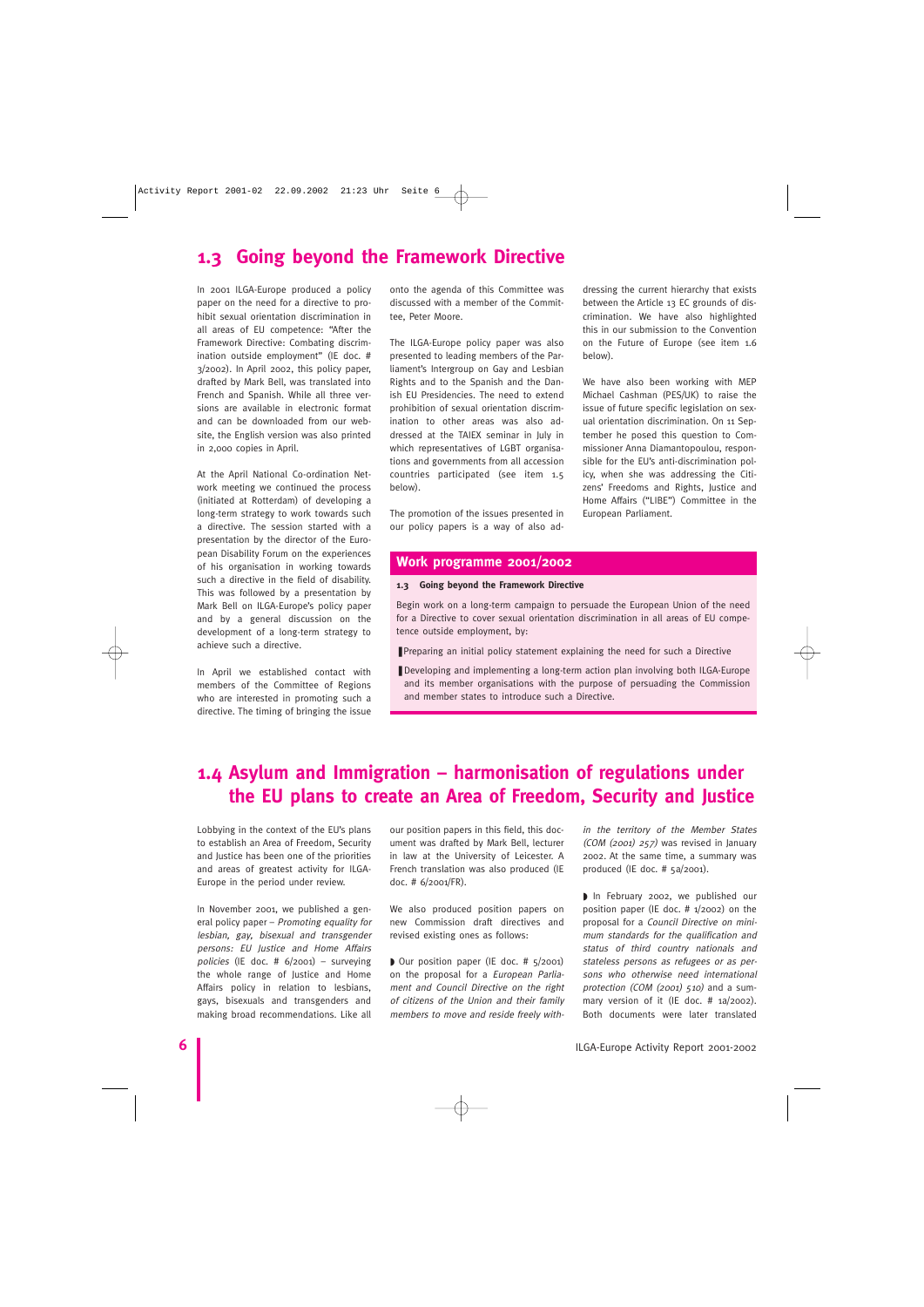and published in French and Spanish. ILGA-Europe's objectives with regard to this directive include the retention of "sexual orientation" in the examples given of fundamental characteristics to be used in defining the concept of "social group", the explicit mention of "gender identity" in this context, and the extension of the definition of "family member" to include the families of lesbian, gay, bisexual and transgender refugees.

◗ Also in February, we published our position paper (IE doc. # 2/2002) on the proposal for a Council Regulation establishing the criteria and mechanisms for determining the Member State responsi(PES/NL) and Michael Cashman – to agree a common strategy. The position paper was revised accordingly. It was then sent to the rapporteur and to the shadow rapporteurs and political groupings co-ordinators in the Citizens' Freedoms and Rights, Justice and Home Affairs ("LIBE") Committee. The summary of our proposals was sent to key members of this Committee and their substitutes. On 19 March we met the then rapporteur, Ana Palacio Vallelersundi (EPP-ED/E), to exchange views on the draft directive and how best to meet the needs of Europe's lesbian, gay and bisexual community. Palacio expressed her appreciation of the quality of the position

#### **Work programme 2001/2002**

**1.4 Asylum and Immigration – harmonisation of regulations under the EU plans to create an Area of Freedom, Security and Justice**

Take the opportunity of the EU's harmonisation plans to campaign for regulations which take account of LGBT rights. In particular:

- ❚ Work for the full recognition of the diversity of families, and of same-sex couples and those involving one or both partners of transgendered status, in the draft Directive on the right of citizens of the Union and their family members to move and reside freely within the territory of the Member States
- Work for the explicit inclusion of persecution on the basis of sexual orientation or gender identity in the definition of refugee status to be included in the proposed Directive on the approximation of rules on the recognition and content of refugee status.

ble for examining an asylum application lodged in one of the Member States by a third country national (COM (2001) 447). This proposed amendments, inter alia, to ensure recognition of the family members of lesbian, gay, bisexual and transgender persons, and to bring about the suspension of transfers between countries of refugee applicants during appeals.

ILGA-Europe took the following steps to promote its proposed amendments to the above draft directives:

#### **COM (2001) 257 "The Free Movement Directive"**

European Parliament: On 24 January, we met with two leading Members of the European Parliament Intergroup on Gay and Lesbian Rights – Joke Swiebel

paper. In February and March we worked with Joke Swiebel regarding the tabling of appropriate amendments in the Women's Rights and Equal Opportunities ("FEMM") Committee. We have already prepared a fax campaign in support of the amendments to be carried out upon the vote of this document in the FEMM Committee which has been postponed several months and is still pending.

The report on this draft directive has also been delayed in the LIBE Committee as Palacio left the Parliament in July. On 12 September Giacomo Santini (EPP-ED/I) was appointed the new rapporteur. On 13 September he presented his views on the Commission proposal in the LIBE Committee. We forwarded our position paper to him and asked for a meeting.

In July 2002, the Transnational Radical

Party, which is also an international NGO enjoying consultative status with the United Nations, launched an on-line petition calling upon the European institutions and the governments of the member states to respect fully the freedom of movement of all EU citizens and to eliminate all discriminations against samesex couples. ILGA-Europe supports this initiative and the call for signatures (see July Euro-Letter and August Newsletter).

European Commission: The position paper was sent to Commission officials in January. On 19 April we met a representative of the Commission, Alan Bruin, to discuss our amendments.

EU Presidency: The position paper was sent to the Spanish EU Presidency in January and to the forthcoming Danish Presidency in February. It was discussed with their representatives in May at meetings in Brussels and Copenhagen.

Member state governments: The position paper and lobbying guidelines were sent to national member organisations in January. National members of the EU Coordination Network were asked to send the position paper to their national government and to seek meetings to discuss it. At the Network's April meeting, a common strategy for putting forward the proposals formulated in our position paper was debated.

#### **COM (2001) 510 "The Refugee Definition Directive"**

European Parliament: In March our position paper was sent to MEP Jean Lambert (Greens/UK), the rapporteur for the LIBE Committee, and the shadow rapporteurs in the Committee as well as to Joke Swiebel and Michael Cashman. A meeting with Jean Lambert to obtain her support took place on 19 March. Jean Lambert and Joke Swiebel took up our proposed amendments. The Committee has been debating the amendments, but the vote was postponed to the October meeting of the LIBE Committee. We sent faxes in support of our amendments to the shadow rapporteurs, and we will, at the time of the vote, also send faxes to the other Committee members.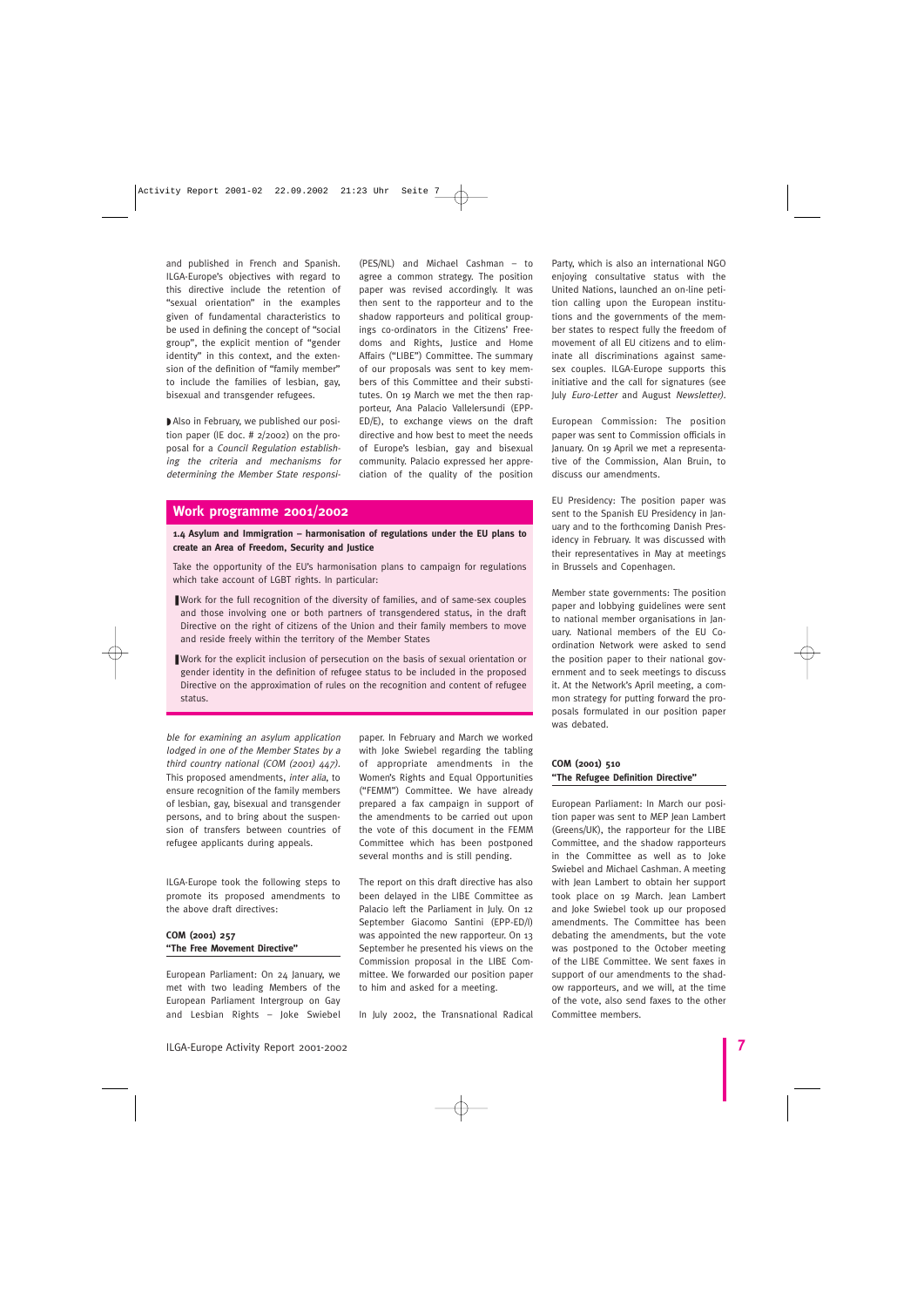European Commission: A meeting with Commission officials Friso Roscam Abbing and Stefano Vincenzi took place on 3 June.

EU Presidency: Our proposals were presented to the Danish and Spanish EU Presidencies in meetings held in May 2002 in Copenhagen and Brussels respectively.

Member state governments: The position paper and draft lobbying guidelines were sent to member organisations. At the National EU Co-ordination Network meeting in April, our proposals were explained in detail, and the delegates' reactions to the draft lobbying guidelines were obtained.

Co-operation with other NGOs: ILGA-Europe sought support for its proposals from Amnesty International, the European Council for Refugees and Exiles, the UNHCR, the Red Cross, the European Network against Racism, and Human Rights Watch.

#### **COM (2001) 447 "The Dublin Convention Replacement Directive"**

We provided copies of our position paper to Luís Marinho (PES/P), the rapporteur for the LIBE Committee, and to a number of other members of this Committee. Our proposed amendments, or variants of them, were tabled by Green, non-attached and ELDR MEPs in February. We sent faxes in support of the amendments to a wide range of Committee members immediately before the vote. However, the Committee did not adopt the amendments when voting upon the report in March. Ahead of the plenary debate, we held meetings with supportive MEPs to discuss prospects for tabling the amendments at the plenary. Our amendments, or variants thereof, were tabled by MEPs from the ELDR and Greens in March. We again sent faxes in support of the amendments to a wide range of MEPs immediately before the plenary vote. However, the Parliament

did not adopt the amendments in its plenary session on 9 April either. The campaign on this draft Directive, therefore, has to be considered as being concluded.

We also continued our lobbying work with regard to Commission draft directives dating from before the Rotterdam conference:

#### **COM (2001) 181 "The Reception of Asylum Applicants Directive"**

In October 2001, ILGA-Europe produced its position paper (IE doc. # 4/2001) on this proposal for a Council Directive laying down minimum standards on the reception of applicants for asylum in Member States. We proposed a number of amendments to this draft directive to ensure recognition of the family members of lesbian, gay, bisexual and transgender persons, to strengthen its non-discrimination provisions, and to broaden the scope of the provisions relating to special needs in health and housing.

During the activity period ILGA-Europe provided copies of the position paper to Jorge Hernández Mollar (EPP-ED/E), the



ehlati hojjigay-vek.de<br>interset http://staft.ga-veb.de/m

rapporteur for the LIBE Committee, and to a number of other members of this Committee. Our proposed amendments, or variants of them, were tabled by PES, ELDR, and Lista Bonino MEPs in February and March respectively, and also received the support of the Greens. The amendments were not taken up by the Committee, but those dealing with non-discrimination and special needs were adopted by the EP plenary on 25 April, following a lobbying campaign by ILGA-Europe. However, the EP has no co-decision power here and only plays a consultative role. The amendments adopted by the EP were ignored by the Council when agreeing the final text in June 2002. ILGA-Europe's campaign in this matter is completed.

#### **COM (2001) 578 "The Asylum Procedures Directive"**

The Council could not agree a final text on the Commission's proposal for a Council Directive on minimum standards on procedures in Member States for granting and withdrawing refugee status (COM (2000) 578). On 18 June the Commission, therefore, adopted an amended proposal (COM (2002) 326). In September ILGA-Europe subsequently replaced

its June 2001 position paper (IE doc. # 2/2001) by a revised position paper (IE doc.  $# 5/2002$ ). We will start our lobbying on this Commission proposal in October.

#### **COM (2001) 624 "The Family Reunification Directive"**

The Council was also unable to agree a final text on the Commission's proposal for a Council Directive on the right to family reunification (COM (2000) 624). On 2 May the Commission, therefore, adopted an amended proposal (COM (2002) 225). In September ILGA-Europe subsequently replaced its May 2001 position paper (IE doc. # 1/2001) by a revised position paper (IE doc.  $\#$   $4/2002$ ). We will start our lobbying on this Commission proposal in October.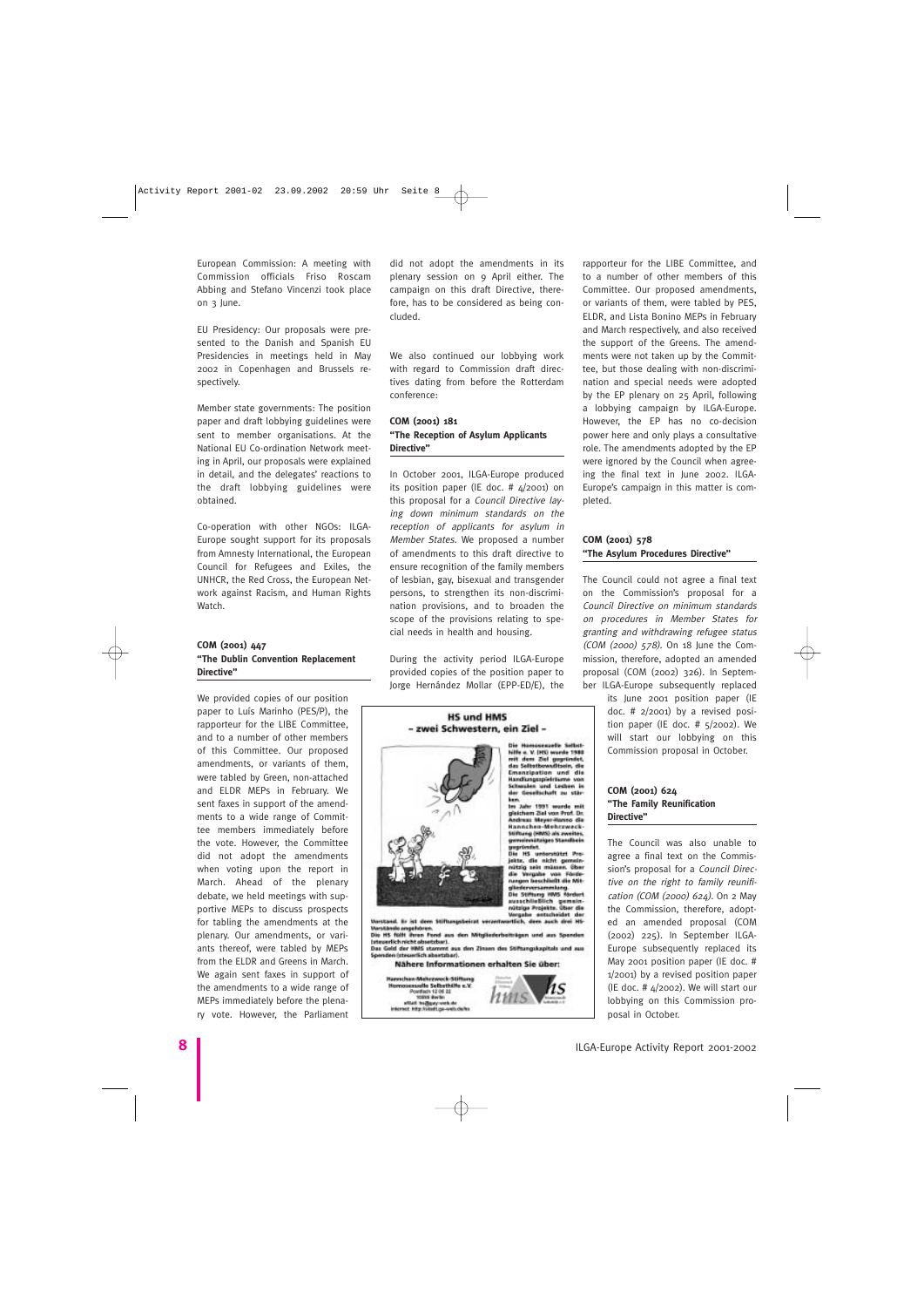### **1.5 Enlargement of the European Union**

Enlargement of the European Union has proved to be an important opportunity to combat sexual orientation discrimination in the accession countries. Any candidate for EU membership must meet the Copenhagen criteria including these two important requirements:

◗ To respect the principles of "liberty, democracy, respect for human rights and fundamental freedoms and the rule of law";

◗ To implement existing EU legislation (including the general Framework Directive prohibiting discrimination on the grounds of sexual orientation in the field of employment; see item 1.1. above).

ILGA-Europe, together with its members in the accession countries, continued to make the best use of this opportunity by providing reports and publications on the extent to which laws and practices in the accession countries fail to honour these obligations. The dialogues with Members of the European Parliament, the Commission and the EU Presidencies (Spain and Denmark) have continued, and our lobbying efforts have turned out to be extremely successful:

In all four countries where discrimination in the criminal law still existed a year ago, the relevant provisions have been repealed. In December 2001, the Romanian parliament voted to end the notorious Article 200, and in July 2002 the parliament of Cyprus abolished the discriminatory provisions in the penal code. On 3

September 2002 the Hungarian Constitutional Court declared the discriminatory age of consent law to be unconstitutional. In September the Bulgarian parliament repealed the discriminatory age of consent provision.

We spread information on the developments in the accession countries on a regular basis through periodical publications and specific media releases such as on Romania on 2 February (see Euro-Letter # 95), on Cyprus on 12 July and on Hungary on 5 September.

With regard to the European Parliament enlargement debate, we monitored the drafting of the report on the progress of candidate countries to accession. Rapporteur for the Parliament's Foreign Affairs Committee was Elmar Brok (EPP-ED/D). The Committee's report failed to make any reference to laws discriminating on the basis of sexual orientation. We worked with MEPs to table amendments making good this omission. References to the legal situation in Bulgaria and Cyprus were thus included upon voting the report in the Committee, however, Hungary was not mentioned. We again contacted Members of the European Parliament to ensure that the report (Doc. A5-0190/2002) was amended accordingly before being voted in plenary which indeed happened on 13 June 2002.

On 4 September we participated in the official re-launch of the Intergroup on Gay and Lesbian Rights in the European Parliament (see p. 16). This first official Inter-

#### **Work programme 2001/2002**

#### **1.5 Enlargement of the European Union**

1.5.1 Continue to use the EU accession process as a means of exerting pressure on applicant state governments to take action against sexual orientation discrimination by:

- Facilitating further research into sexual orientation discrimination in applicant countries
- Reporting the findings to the European Commission and Members of the European Parliament.

1.5.2 Seek to ensure that the EU accession process takes account of gender identity discrimination, particularly around human rights violations against transgendered people.

group meeting put EU enlargement on the agenda. We provided an updated survey of the situation in the accession countries where discrimination in criminal law still existed at that time. Our updated overview was also sent to Commissioner Günter Verheugen, responsible for EU enlargement, in order to make sure that the Commission has up-to-date information at hand when finalising its own annual progress reports in October.

As mentioned above, the other criterion to be met by any accession country is the complete implementation of all existing EU law, the so-called acquis communautaire, into its national legislation.

ILGA-Europe worked together with the TAIEX office of DG Enlargement in the European Commission to arrange a seminar for participants from the 13 candidate countries. The topic of the seminar was the implementation of the Framework Directive and the Gender Employment Directive in relation to sexual orientation and gender identity discrimination.

The TAIEX seminar took place in Brussels on 10-11 July. Its agenda included presentations by speakers from the Commission giving detailed overviews of the directives, and by external experts highlighting the particular areas of concern in relation to sexual orientation and gender identity discrimination as well as practical experiences on the implementation process in some of the member states. The seminar was attended by 30 NGO participants representing lesbian, gay, bisexual, and transgender organisations from all the candidate countries and representatives from the central administrations of 11 candidate countries (Bulgaria, Cyprus, Czech Republic, Estonia, Latvia, Lithuania, Malta, Poland, Slovakia, Slovenia and Turkey).

ILGA-Europe also provided assistance to the International Lesbian, Gay, Bisexual and Transgender Youth and Student Organisation (IGLYO) in the preparation of their hearing on discrimination against LGBT youth in the EU accession countries.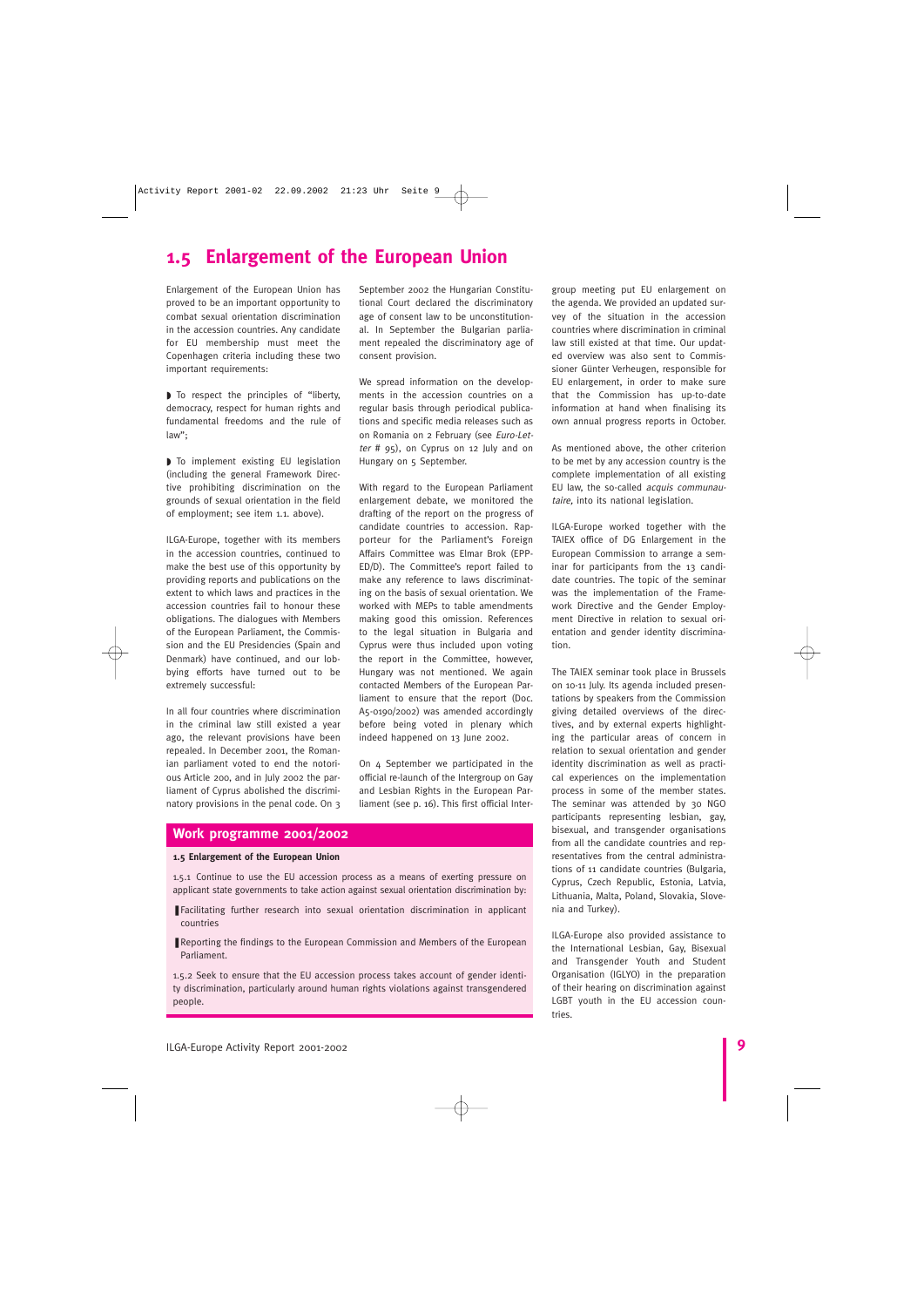### **Historic success**

The repeal of the discriminatory Bulgarian age of consent law, announced just as this report is finalised, brings to a successful conclusion the campaign to use the EU enlargement process to force accession countries to repeal laws discriminating on the basis of sexual orientation. It is a major achievement: in only four years six countries (Bulgaria, Cyprus, Estonia, Hungary, Lithuania, Romania) have repealed discriminatory laws, despite strong opposition in several of these. Compare this with, for example, the United Kingdom, where more than a quarter of a century was required to repeal a discriminatory age of consent law, and where other discriminatory laws still exist. The success of the campaign is greatly to the credit of all those who have worked with such commitment: the LGBT movement in the relevant countries, Members of the European Parliament, the European Commission, and ILGA-Europe. It shows just how much can be achieved through effective co-operation between NGOs, working at national and European level, and the EU institutions.

The success of the campaign also shows how far we have progressed at the European level in recent years: as recently as 1995 Austria was able to join the EU without objections, despite having three discriminatory law provisions relating to the age of consent, freedom of association and freedom of expression (see item 1.7).

It is instructive to re-visit the first stage in the campaign, which came with the European Parliament's commitment that it would not "give its consent to the accession of any country that, through its legislation or policies, violates the human rights of lesbians and gay men". This statement was adopted in an urgency resolution on 17 September 1998 (B4- 0824 and 0852). This was a hard and difficult piece of lobbying work for ILGA-Europe, but it resulted in an important part of the political basis for putting pressure on the accession countries. This resolution was preceded by three similar draft resolutions, worded in consultation with ILGA-Europe and tabled by the Liberals, the Greens and the United European/Nordic Green Left. These had failed on 15 July 1998 due to lack of support from the Socialists. Their objection rested on the fact that, to be even-handed, the resolutions also called for the repeal of similar laws in member states such as Austria – which at the time held the EU Presidency. However, ILGA-Europe did not give up. We drafted a new resolution and, at the end of August 1998, sent it to supportive groups asking them to retable it. At the same time, ILGA-Europe sent e-mail messages to all 214 MEPs of the Socialist group. We regretted their negative July vote and called upon them to support the new resolution. As evidence for the need to ignore Austrian sensitivities, we were able to point out that on 17 July 1998 the Austrian parliament had rejected a bill to repeal that country's discriminatory age of consent (see item 1.7 below). Austrian Liberal MEP Friedhelm Frischenschlager was the first to react announcing that he would re-table the resolution. On 9 September his group adopted the resolution at a meeting in Venice. ILGA-Europe mounted

a major pan-European lobbying campaign asking its member groups to contact the Socialist MEPs of their country and lobby them in support of the resolution. When it became clear that the resolution would be voted on, we again contacted a number of Socialist MEPs. The Greens had retabled their July resolution but now gave their support for Frischenschlager's, as did the Socialists, the United European/Nordic Green Left and the Radical European Alliance. Thus, a total of five parliamentary groups joined in tabling the motion. The "Frischi" Resolution was finally adopted by the European Parliament on 17 September 1998 and mentioned six applicant countries that "still have legal provisions in their penal codes that seriously discriminate against homosexuals: Bulgaria, Cyprus, Estonia, Hungary, Lithuania and Romania".1

There is not space here to go into detail concerning all the other actions taken in this campaign in the last two years, including the research by member organisations into discrimination in their countries, the European Parliament hearing organised by the Intergroup on Gay and Lesbian Rights in June 2001, representations made by individual MEPs to the governments concerned, numerous resolutions tabled in the European Parliament, and the firm position taken by the Commissioner for Enlargement. All of these were hugely important to the success that has been achieved.

<sup>1</sup> A detailed report on ILGA-Europe's lobbying for this resolution was given in our annual activity report 1997/98 (item D5), available at our web-site.

### **1.6 EU Charter of Fundamental Rights**

The EU Charter of Fundamental Rights is the first international human rights agreement explicitly prohibiting discrimination on the grounds of sexual orientation. However, it is not (yet) legally binding for the member states.

ILGA-Europe is, therefore, working for the Charter to be strengthened and incorporated into the founding Treaties of the EU. In this campaign we are part of a broader coalition. As a member of the Platform of European Social NGOs, we are supporting the Platform's campaign for an "[Un]Conventional Europe – New Thinking for a New Europe". We also joined the Civil Society Contact Group bringing together representatives of four NGO "families"

active at European level in Brussels – the social, the development, the human rights and the environmental sectors – and the European Trade Union Confederation (ETUC). The Contact Group unites a strong civil society voice in the debate on the future of Europe, and it has been organising a series of informal meetings to update NGOs from these sectors.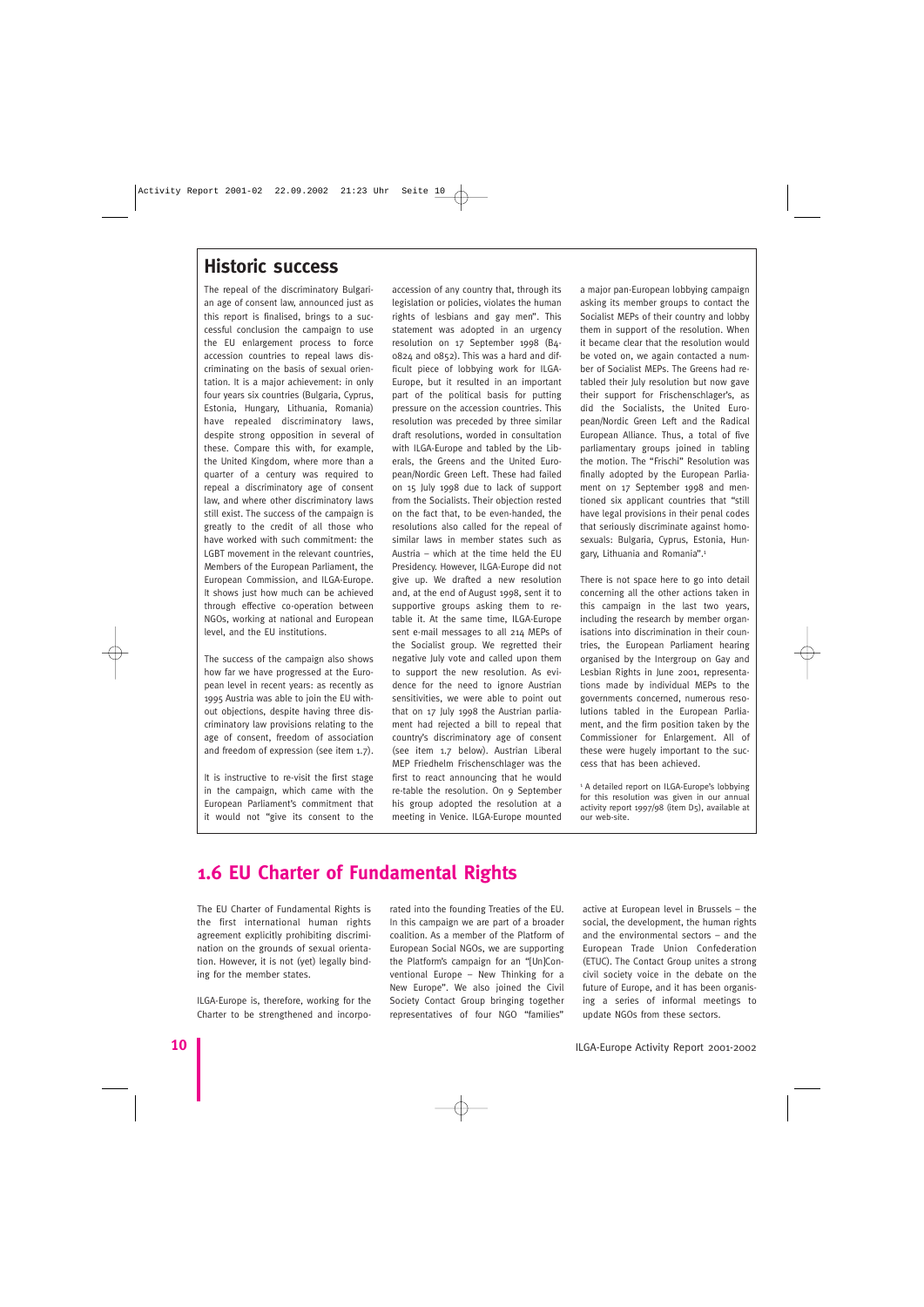In June we launched our first submission to the Convention. It is based on existing ILGA-Europe policies and outlines a number of recommendations. A short summary was also produced. The document was conveyed to the Convention Secretariat to be posted on the official Convention web-site. It was also distributed at the

#### **Work programme 2001/2002**

#### **1..6 EU Charter of Fundamental Rights**

1.6.1 Continue to participate in the Platform/ETUC campaign for the Charter to have formal legal status.

1.6.2 Seek to ensure increased recognition for LGBT rights in any proposals for development of the EU Charter of Fundamental Rights in the run-up to the 2004 Inter-Governmental Conference, including explicit reference to gender identity discrimination in the Charter's non-discrimination article.

information sessions. ILGA-Europe participated in the May and June sessions, which were addressed by Jean-Luc Dehaene, Vice-President of the Convention, and António Vitorino, representative of the European Commission in the Praesidium of the Convention. One of the topics on the agenda was the role of the EU Charter on Fundamental Rights. We prepared a special contribution related to fundamental rights in a future Europe.

On 16 September board member Riccardo Gottardi presented ILGA-Europe's proposals to the Convention in a speech given in a seminar organised by the Italian Green Party in Rome and in which also Convention vice-president Giuliano Amato participated.

### **1.7 Human Rights in the member states**

On 17 April 2002 the European Parliament's Committee on Citizens' Freedoms and Rights, Justice and Home Affairs organised a hearing on "the respect for fundamental rights: situation within the European Union in 2001" in preparation of the Parliament's annual report on the situation of human rights in the EU in 2001. ILGA-Europe had met the rapporteur for this Committee, Joke Swiebel, in January to contribute relevant information. An appeal to provide Swiebel with relevant information for her report was also published in the March issue of the Euro-Letter (# 96). We were represented at the hearing and submitted written information on those EU member states that still had discriminatory (age of consent) provisions in their penal codes: Austria, Greece, Ireland, and Portugal.

On the occasion of this hearing, ILGA-Europe issued a press release expressing its great concern about the continuous existence and application by the courts of the relevant provision in the Austrian penal code (Article 209). Already in January 2002, we had written to EP president Patrick Cox (ELDR/IRL) requesting appropriate steps be taken to convince the responsible Austrian institutions to repeal this law, including an invitation to the

Austrian Constitutional Court to speed up its decision in the complaint case against Art. 209 that was pending before the Court. Similar letters denouncing the human rights violations against gay men in Austria were sent to Commissioner Anna Diamantopoulou and UN Human Rights High Commissioner Mary Robinson.

two-day hearing of civil society by the Convention, held in the European Parliament in Brussels on 24-25 June and attended by ILGA-Europe representatives.

The European Economic and Social Committee (EESC) has been arranging, in cooperation with the Convention, regular

The matter was clear: In 1997 the European Human Rights Commission in Strasbourg had ruled in the complaint of Euan Sutherland against the United Kingdom that any unequal age of consent for homosexual and heterosexual relations is a violation of the European Convention on Human Rights. In 2001, Amnesty International had adopted as a prisoner of conscience a gay man persecuted under Article 209. The EP itself had urged Austria in six resolutions to repeal Article 209, including in all annual reports and resolutions on the respect for fundamen-

tal rights in the European Union since 1995 when Austria joined the EU. These six explicit calls upon Austria, by the way, were the result not at least of ILGA-Europe's persistent lobbying. However, the Austrian parliament and government had ignored not only these EP resolutions, but also the similar demands put forward by the United Nations Human Rights Committee and the Parliamentary Assembly of the Council of Europe.

Cox referred our letter to the LIBE Committee. Its then president, Ana Palacio, informed us that the Committee had asked Swiebel to deal with this matter in the annual report. Swiebel's draft report was published on 27 August and is scheduled to be debated in the Committee in October.

However, on 24 June Austria's Constitutional Court finally yielded to the inter-

#### **Work programme 2001/2002**

#### **1.7 Human Rights in the member states**

Publicise violations of EU human rights standards, inter alia, by seeking to persuade the European Parliament to refer to them in its Annual Human Rights Resolution, and by persuading the Council to include them in its Annual Human Rights Report.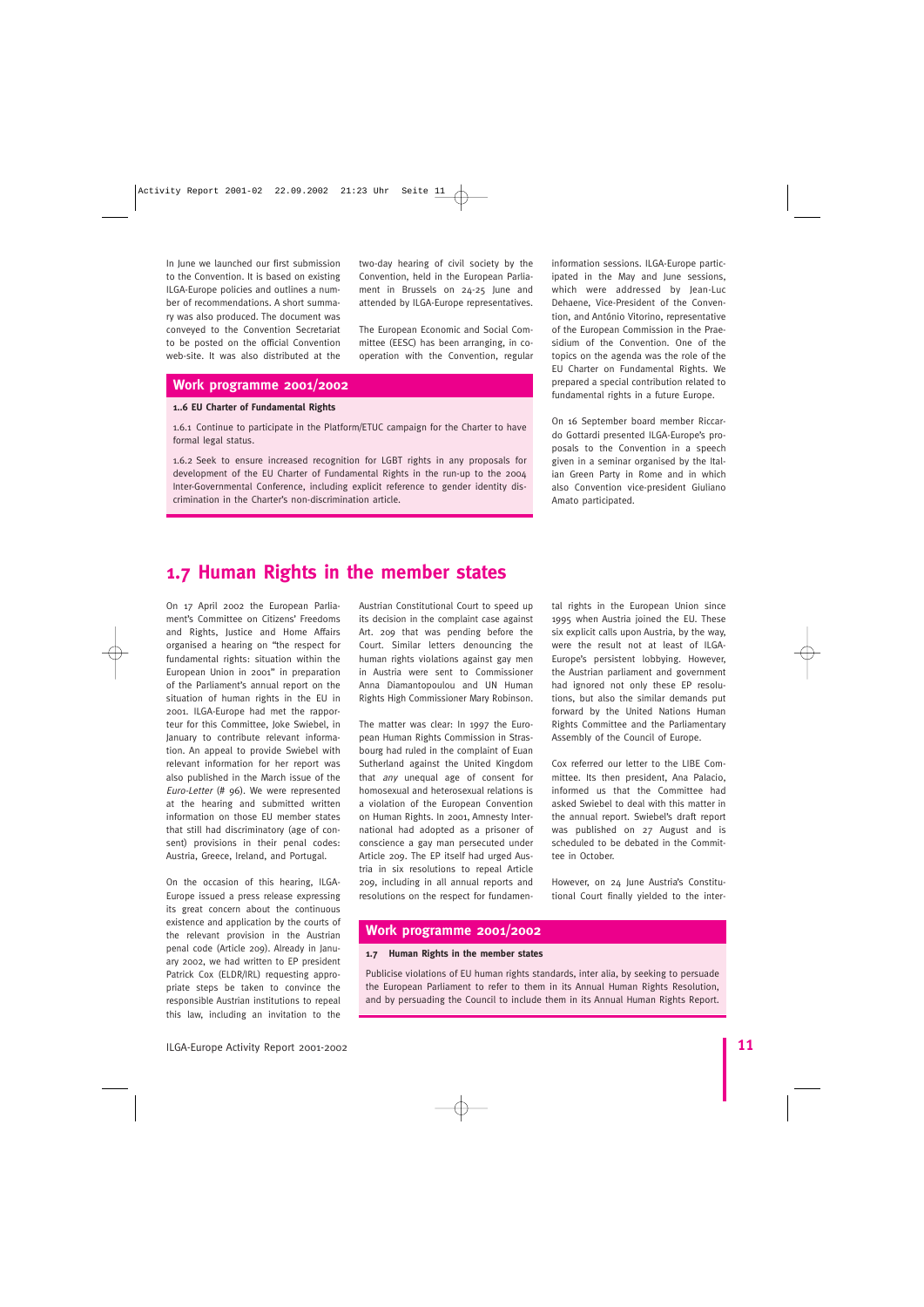national pressure and declared Article 209 unconstitutional. It took five complaints and 16 years to "convince" the Court that such a discriminatory provision is a breach of human rights. This was also a late victory for the LGBT movement in Austria, some organisations had campaigned for the repeal of Article 209 for more than 20 years. ILGA-Europe welcomed the Court decision in a press

release on the very same day (see also Euro-Letter # 99, July 2002). The Austrian parliament formally abolished Article 209 on 10 July.

### **1.8 Human rights in third countries**

ILGA-Europe's largest campaign concerning third countries has been on the socalled Cairo 52 or Queen Boat case about which we already reported in last year's activity report. On 14 November 2001, when the Cairo court handed down its sentences, ILGA-Europe issued a press release protesting against the conviction of 23 of the men on trial and encouraging our members and others to take action. ILGA-Europe also continued its activities in this matter:

Firstly, we sent another letter to Commissioner Chris Patten, responsible for External Affairs including the Mediterranean Area Development Programme, questioning the financial allocation and the EU support to co-operation programmes with Egypt. In a letter dated 8 January 2002, a member of his Cabinet informed us that the "EU, through the appropriate channels, has made its concerns known and will certainly continue to follow events".

Secondly, we sent a similar letter to the President of the EU Foreign Affairs Council, Belgian minister Louis Michel. In a letter dated 20 December 2001, he stated: "There is a clear contradiction between the severity of the verdicts pronounced by an Egyptian State Emergency Court against the 23 people of this group and our approach of human rights. Therefore, the European Union immediately decided to carry out a démarche with the Egyptian authorities ... The EU appeals to clemency and the presidential pardon and is determined to keep a close eye on the evolution of this case."

Thirdly, we followed the debate and approval of the Association Agreement between the European Union and Egypt in the European Parliament. In the run-up to the vote, a group of 32 MEPs, led by Marco Cappato and Olivier Dupuis (Lista

Bonino/I), expressed serious concerns and tabled a motion to delay the debate and the voting of the Association Agreement. This delay was to allow the Egyptian authorities to provide the Parliament with further and complete information

can only agree to it or refuse it. The EP obviously considered it to be more expedient to say yes to the Agreement and use it as a tool for further democratisation in Egypt. However, in order to highlight the various issues of concern,

#### **Work programme 2001/2002**

#### **1.8 Human rights in third countries**

Promote LGBT rights in countries outside the EU ("third countries") by:

- Alerting the Presidency, European Parliament, and Commission to grave violations of the rights of LGBT people, with a view to persuading these bodies to make representations to the government in question
- Researching and providing information on LGBT human rights violations to the Commission and Presidency of the Council for use in bilateral trade and development negotiations
- Working with the Commission to implement EU human rights and democratisation strategies in third countries in regard to the rights of LGBT people
- Working for the inclusion of specific reference to Article 13 discrimination in the human rights clauses of bilateral trade and co-operation agreements with third countries.

about the initiatives they would undertake to solve important human rights questions, such as laws restricting the building of churches and the poor protection of Christians, the persecution of intellectuals and homosexuals.

When we learned that the motion was defeated and the EP would proceed with the debate and the vote, we carried out a fax campaign requesting MEPs to vote against the approval of the Agreement "because Egypt is manifestly failing to honour its human rights obligations". However, on 29 November, the EP approved the Agreement with a great majority (429 in favour, 11 against, 58 abstentions; EP Doc. A5-0387/2001). Due to procedural constraints, the EP cannot make any changes to an agreement. It

including the arrest and conviction of allegedly gay men, the EP adopted another resolution on the same day (B5- 0740/2001), calling, inter alia, upon the Egyptian authorities to free the 23 men as a matter of urgency.

As a reaction to these two resolutions, ILGA-Europe issued a media release on 29 November emphasising that the human rights clause in the Agreement must be used to further encourage Egypt to comply with its human rights obligations. We urged "all EU institutions to closely monitor developments in Egypt and insist that human rights abuses as described come to an end and the convicted men be pardoned and released from prison" (see also Euro-Letter # 94, December 2001).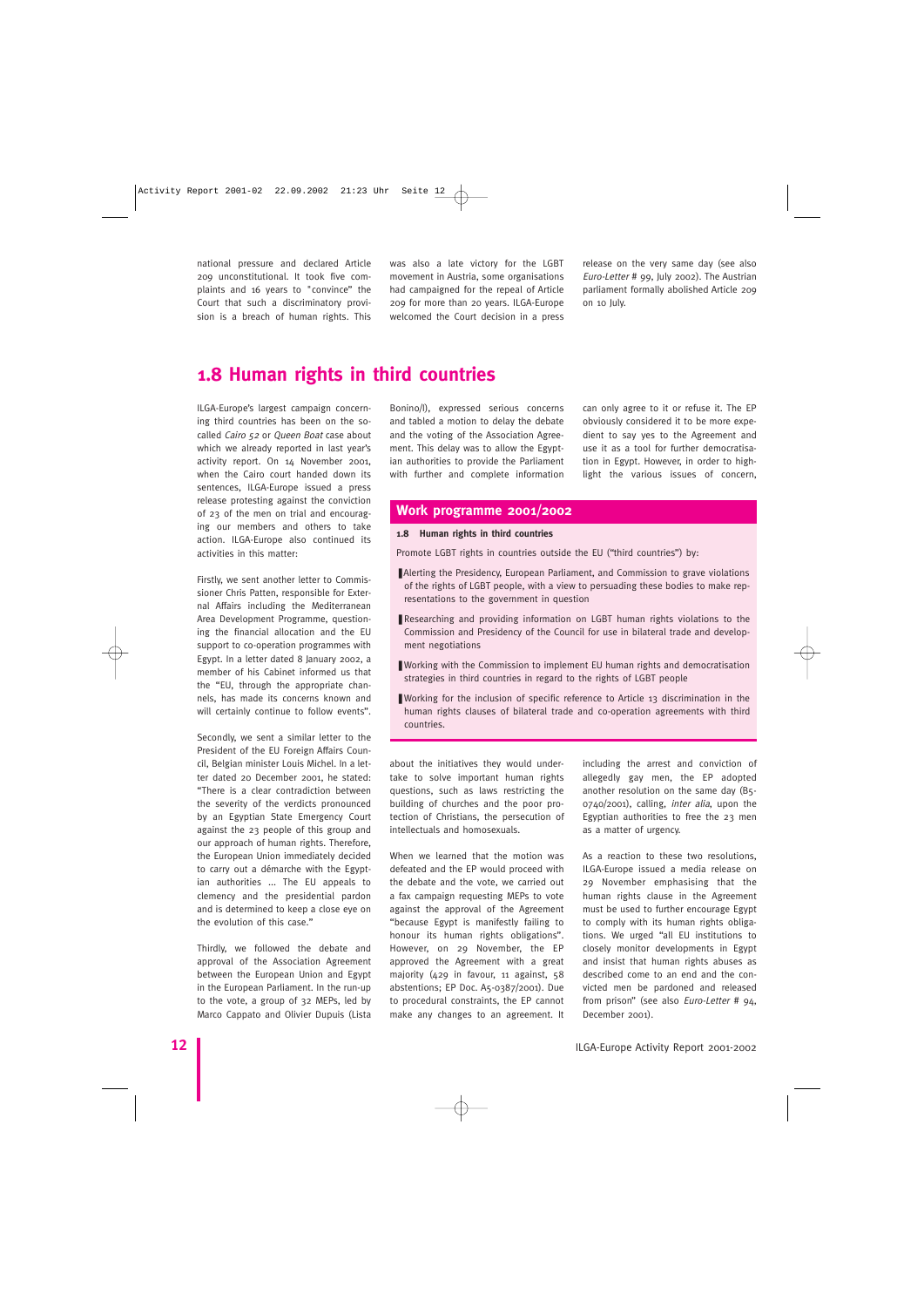The European Parliament continued to keep up the pressure on Egypt in various ways. ILGA-Europe was in close contact with the responsible MEPs and regularly reported about the case in the Newsletter. On 19 March we attended a meeting held in the EP in Brussels between MEPs and Egyptian ambassador to Belgium, Mr Soliman Awaad.

On 23 June the Egyptian government announced a decision to put 50 of the 52 men on a retrial. As a reaction to the ongoing human rights violation in Egypt in general and to the announcement of the retrial in particular, MEP Michael Cashman initiated an urgency resolution the Parliament debated and adopted on 4 July. It was the Parliament's third resolution dealing with human rights violations against homosexuals in Egypt during the past year. The EP again urged the Egyptian authorities to call a halt to all prosecution of citizens on the grounds of homosexuality and to protect their individual freedoms. On 5 July ILGA-Europe issued a media release calling for a shift in the EU's approach in promoting democracy and human rights in the world. It pointed out that if the EU is to succeed in having a coherent approach in promoting human rights, it is time to start implementing the measures set out in the human rights clauses. Since 1992, the EU has included in all its agreements with third countries a clause defining

respect for human rights as an "essential element" in the relationship between the EU and the third country. But so far the Commission and the Council have been reluctant to use these human rights clauses and have continued to set policies of trade and economic co-operation as higher values. The European Parliament, by adopting this urgency resolution, has shown the will to emphasise human rights, an approach ILGA-Europe hopes will be followed by the other EU institutions (see also Euro-Letter # 99 and # 100, July and August 2002).

#### **Specific EP reports**

On 25 April the Parliament adopted its annual report "on human rights in the world in 2001 and European Union human rights policy" (Doc. A5-0106/ 2002), drafted by MEP Johan van Hecke (EPP-ED/B). In its chapter on a coherent and consistent EU strategy for human rights and democratisation, the report calls for the Council to ensure that particular attention be given to those groups of persons most vulnerable to human rights abuses including women, children, older people, disabled people, ethnic and religious minorities and homosexuals. The Parliament also recommends designating an ambassador for human rights, entrusted with the task of representing the Parliament, mainly at international organisations and other EU institutions. ILGA-Europe closely monitored the process of drafting and adopting this report.

On the same day the Parliament adopted a report on the Commission Communication "on the European Union's role in promoting human rights and democratisation in third countries" (Doc. A5- 0084/2002), drafted by MEP Rosa M. Díez González (PES/E). The Commission Communication (COM (2001) 252) puts focus on the need for a more coherent and consistent EU human rights policy and identifies areas where the Commission can act effectively. One of the specific areas mentioned is the integration of human rights and democratisation into dialogue and co-operation, for which the human rights clauses mentioned above provide the opportunity. The Parliament report on this Communication calls for this requirement for democratisation and respect for human rights to take, without exception, primacy over the economic, commercial or other legitimate interests of the Union or any of its member states. The report also calls for the Commission to draw up a proposal for an inter-institutional code of conduct for the Union's external relations in the field of human rights. ILGA-Europe closely monitored the process of drafting and adopting this report.

### **1.9 Development of EU policies in relation to transgendered persons**

ILGA-Europe has established a transgender working group consisting of board members and activists from member organisations that have an interest in working on transgender issues.

We have been monitoring the developments regarding the revision of the 1976 Gender Employment Directive that was finally adopted by the European Parliament and the Council in June and July respectively. Member states must now implement the amended directive into their national legislation by 2005. We have commissioned Mark Bell to draft guidelines to be used by our members in

the implementation process at national level.

The European Commission is preparing a new gender equality directive, which is based on Article 13 and will cover areas outside employment. The publication of the draft directive is scheduled for the end of September (see also August Newsletter and September Euro-Letter, # 101). ILGA-Europe has worked with the European Women's Lobby to obtain updates on the progress of the Commission's work. In February we prepared a briefing note for the Commission explaining the importance of specifically mentioning "gender identity"

in the scope of the directive. In March we met with Alan Evans from the Commission's equal opportunities unit who is one of the Commission officials working on the draft directive. During the meeting the possibilities for the inclusion of gender identity were explored.

Members of the transgender working group attended the EU National Co-ordination Network meeting in April in order to contribute their expertise to the various areas of activities. The Network meeting provided an opportunity for the national co-ordinators to get information on the specific issues related to gender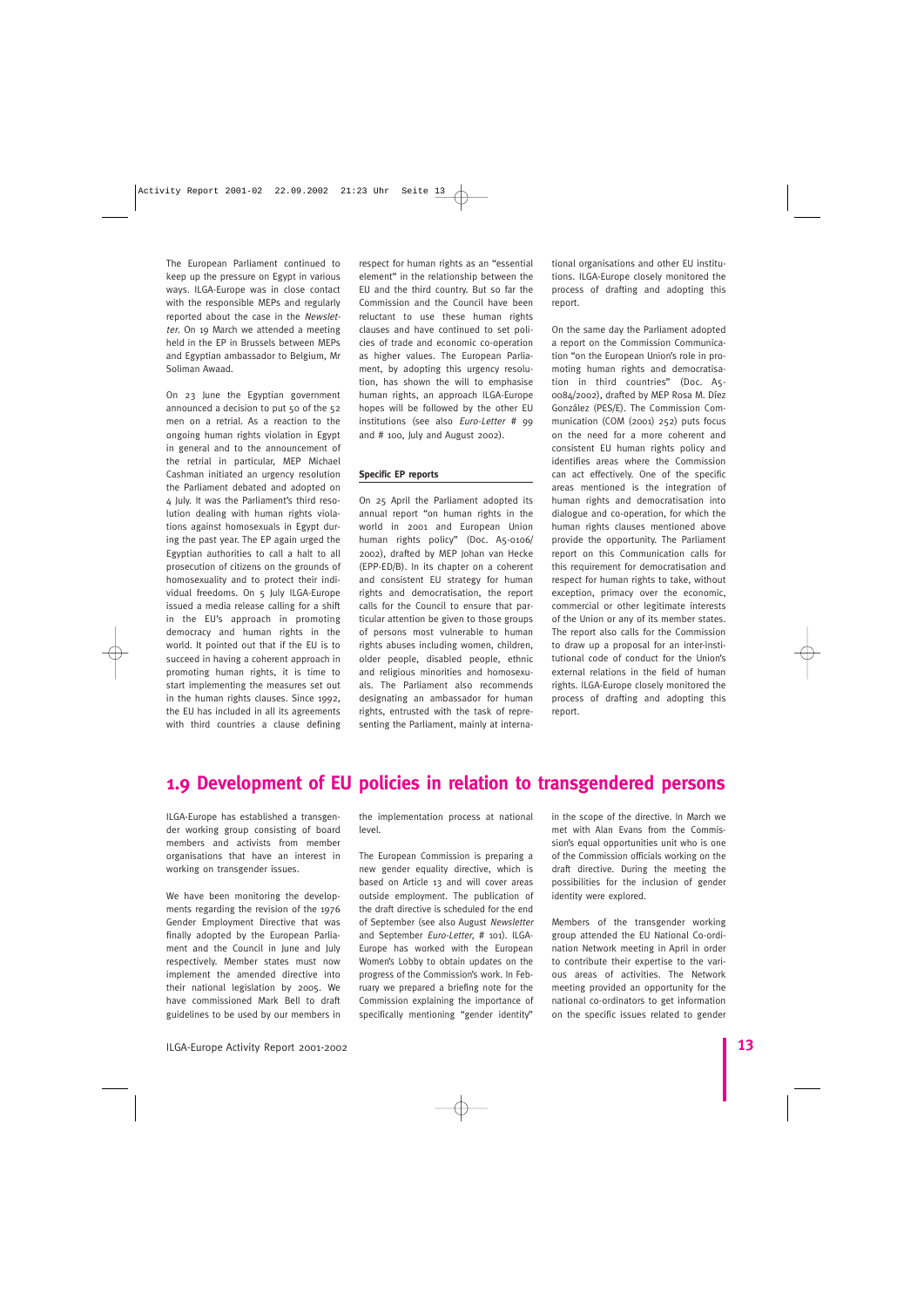identity discrimination. It was agreed that ILGA-Europe would produce implementation guidelines on the revised Gender Employment Directive that the national co-ordinators could use in their work. Additionally ILGA-Europe will monitor the developments regarding the draft directive on gender equality covering areas outside employment, when it is being published and will be debated in the Parliament and the Council.

The implementation of the Gender Employment Directive in relation to gender identity discrimination was also part of the TAIEX seminar (see item 1.5 above)

#### **Work programme 2001/2002**

#### **1.9 Development of EU policies in relation to transgendered persons**

1.9.1 Research transgender rights in relation to European Union law and practice and develop a programme of work to address issues identified.

1.9.2 Work for the specific inclusion of gender identity discrimination in the proposed directive on gender discrimination in areas of EU competence outside employment.

1.9.3 Develop recommendations for further action by the Commission.

Regarding asylum and immigration activities, ILGA-Europe has been working to include gender identity in the general

anti-discrimination clause in the various directives such as the directive on refugee definition (see item 1.4 above).

### **1.10 Other EU programmes**

ILGA-Europe has used its communication means, such as the Newsletter, to inform about relevant EU funding opportunities and relevant EU policies such as the fight against social exclusion (August Newsletter).

On 16-17 May board member Riccardo Gottardi attended the EQUAL programme conference "NetWORKing for Inclusion", organised by the European Commission in Barcelona.

Policy areas such as the European Social Agenda and the Employment Guidelines were addressed in the meeting of the EU National Co-ordination Network.

#### **Work programme 2001/2002**

#### **1.10 Other EU programmes**

1.10.1 Seek to influence the implementation of the European Social Agenda programme to maximise the opportunities for working for LGBT rights.

1.10.2 Participate in EU sponsored projects on the exchange of best practice, extent of discrimination, and methods used to combat discrimination, in such fields as employment, education and health care.

1.10.3 Explore the possibilities offered by the new powers covering "police and judicial co-operation" for combating discrimination in the criminal law, and follow-up with action, if appropriate.

1.10.4 Inform member organisations of relevant Calls for Proposals.

### **1.11 Civil and social dialogues**

As a member of the Platform of European Social NGOs, ILGA-Europe is co-operating with a great number of NGOs working in various fields across EU policies. The setting-up of a staffed office in Brussels enabled us both to get involved in the work of other NGO platforms and to work together more closely with individual NGOs on specific issues where it can be of advantage to join forces.

#### **Social Platform**

We have continued to participate actively in the Social Platform working groups on "Enlargement" and on "Social Policy" (which includes the sub-working group on "Anti-discrimination"), and now joined the "Civil Dialogue" working group.

The enlargement working group finalised a study on enlargement commissioned in April 2001. In each of its meetings, the group was joined by Brussels-based NGOs representing certain areas of interest in certain accession countries and by Commission officials working in the area of enlargement. The working group is currently drafting an Enlargement statement and designing an Enlargement section for the Platform's web-site.

We have been participating in the subworking group on anti-discrimination. The group produced a Platform anti-discrimination statement demanding more initiatives at EU level to combat discrimination and the strengthening of Article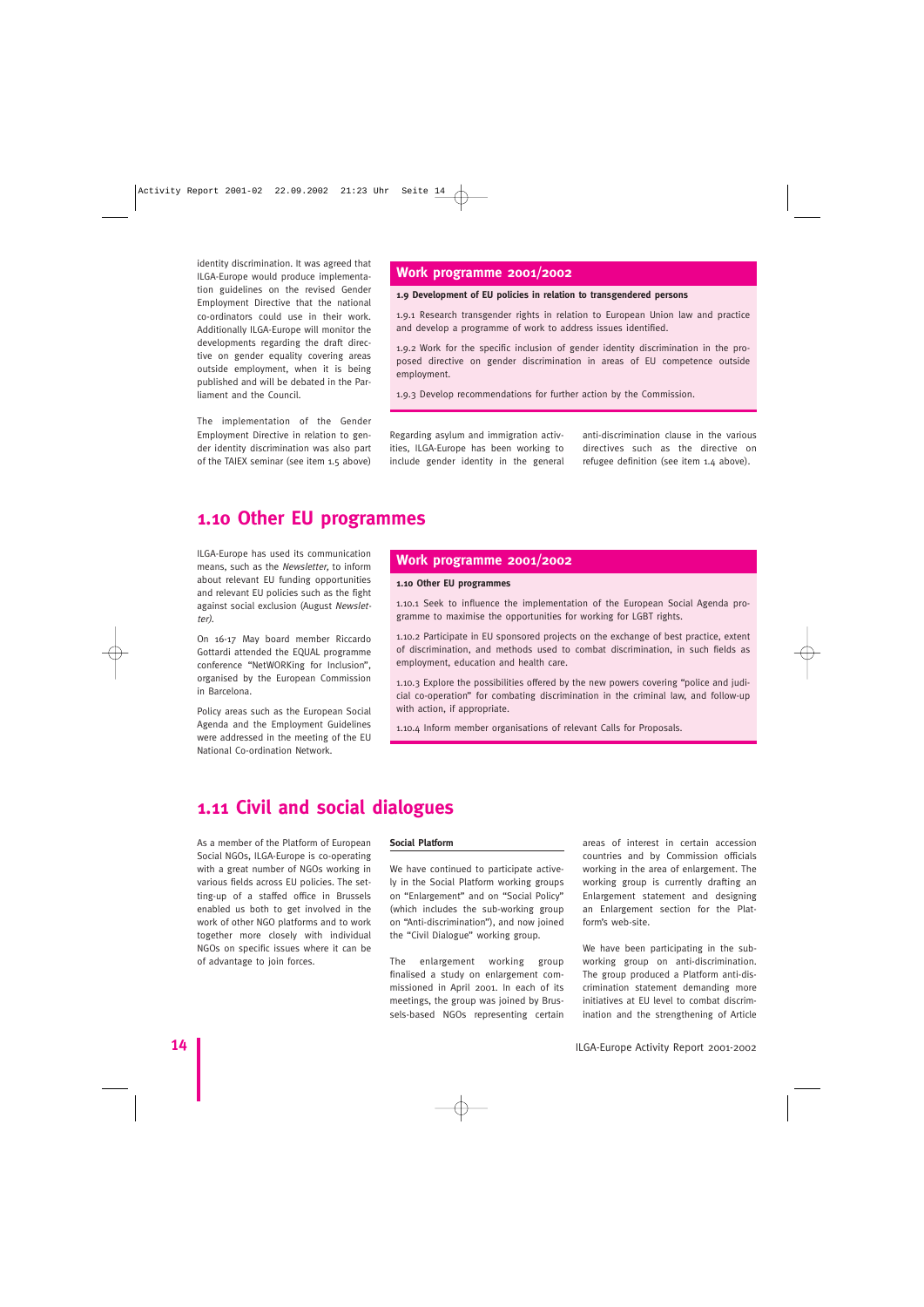#### **Work programme 2001/2002**

#### **1.11 Civil and social dialogues**

1.11.1 Promote LGBT rights in the Civil Dialogue by participating in consultations on development of social policy, especially through the Platform of Social NGOs.

1.11.2 Encourage employers and unions to promote non-discrimination on all grounds through the social dialogue mechanism, e. g. through a code of practice on implementing the employment discrimination directives.

13. The group is now exploring ways of promoting the statement broadly across the EU institutions.

We have joined the working group on civil dialogue to secure that the Platform also represents the LGBT voice in this campaign area. The working group is actively monitoring the work of the Convention on the Future of Europe.

We took part in the Platform General Assembly, its Steering Group meetings, and the biannual meetings with the Commission and the European Parliament. Our involvement in ad hoc meetings and activities of the Platform included the working party on the Convention on the Future of Europe, the work on the regional implementation guidelines of the recently adopted UN strategy on Ageing, and attendance at the Platform's Barcelona conferences "From Lisbon to Barcelona: Creating a Social Europe" and on sustainable development in March.

We also provided space in each issue of the Newsletter to introduce one of our co-operation partners.

#### **Participation in other NGO Platforms**

ILGA-Europe has been participating in the meetings of the coalition of NGOs working in the area of human rights – the Human Rights Contact Group. The meetings are organised and chaired by Human Rights Watch, Amnesty International and the International Federation of Human Rights Leagues. The Contact Group provides a forum for MEPs and NGOs to discuss current developments in the area of human rights.

The work on asylum and immigration being one of our priorities at EU level, we have been in contact with several members of the Asylum Platform. In July we officially joined this platform as a member. The Asylum Platform consists of NGOs working specifically in areas of asylum and immigration and is co-ordinated by the UNHCR office in Brussels.

#### **Citizens' Assembly 2004**

The Citizens' Assembly 2004 is a series of events held during each EU Presidency at least until the next reform of the ing panels. We also co-organised one of the workshops on fighting discrimination, where board member Nico Beger gave a presentation. During the two-day event we maintained an information stand where publications and information materials were distributed.

#### **Convention on the Future of Europe**

On 15 March 2002 we participated in the launch of the Social Platform's campaign towards the Convention on the Future of Europe (see also item 1.6 above).

On 24-25 June the members of the Convention, who had been meeting once a month since February 2002, met with civil society. The Convention identified eight topical sectors in which pre-meetings with civil society had been arranged in order to allow NGOs and other organisations involved to co-ordinate speakers addressing the members of the Conven-



**Jackie Lewis chairs a Citizens' Assembly panel with Laurette Onkelinx, Belgian Deputy Prime Minister and Minister for Employment**

European Union in 2004. The aim of the Citizens' Assembly is to give the citizens of Europe the opportunity to enter into a constructive and peaceful dialogue with the EU institutions and governments on the creation of a democratic Europe.

The 2001 Assembly in Brussels was organised as a parallel civil society event to the EU Summit held in Laeken in December. The event was co-ordinated by the European Movement and the Social Platform. We participated in a number of ways: Co-chair Jackie Lewis chaired one of the panels at the opening session, and board member Adrian Coman was a speaker on one of the clostion. We participated in the pre-meetings of three sectors: "social", "fundamental rights" and "citizens and institutions".

In August ILGA-Europe took the initiative to contact other European NGOs working in the field of anti-discrimination in order to start an Article 13 campaign in the context of the Convention. This is still in the process of being developed. It will focus on the strengthening of Article 13, the incorporation of the EU Charter into the EU Treaties and call upon the EU institutions to address the inequalities and hierarchy in the protection from discrimination that currently exists between the various Article 13 grounds.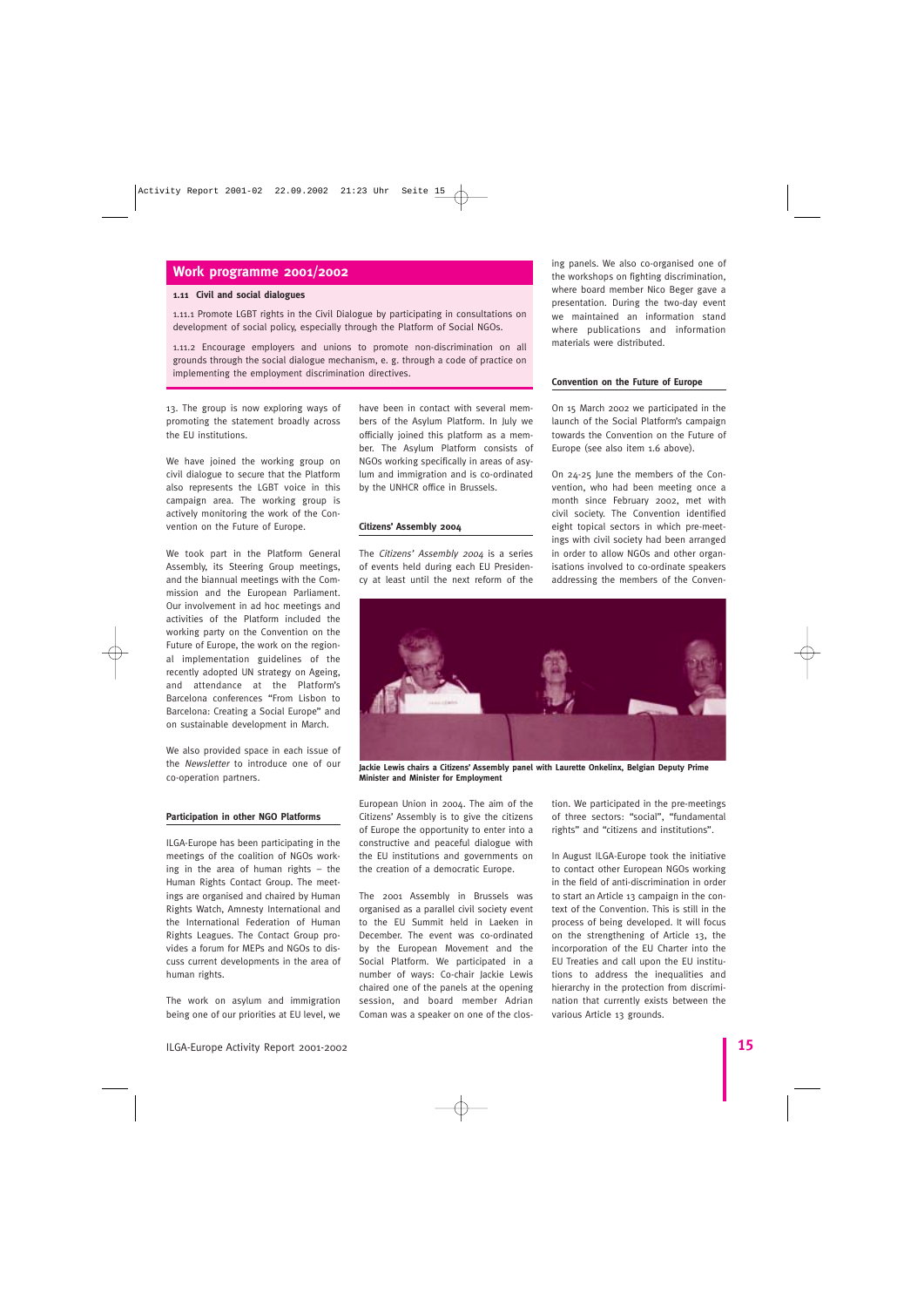### **1.12 Mainstreaming of LGBT issues**

As part of our lobby campaigns on the asylum and immigration draft directives ILGA-Europe met with Commission officials and Members of the European Parliament. These meetings have also provided opportunities to raise awareness for specific LGBT issues and to discuss possible future initiatives EU institutions could take.

In May we met with representatives of the Spanish and Danish EU Presidencies.

#### **Work programme 2001/2002**

#### **1.12 Mainstreaming of LGBT issues**

Engage in dialogue with the Presidency and the Commission so that systematic consideration is given to ensuring equality for LGBT people in all Community policies, at the point of planning, implementing and evaluation.

Mainstreaming LGBT issues into all appropriate EU policies was on our agenda in these meetings.

Through our increased activities in Brussels we had the opportunity to join informal coalitions of NGOs which are meeting on a regular basis to exchange information and update each other on developments in the various fields. Participation in these NGO platforms also provides the opportunity to raise awareness of and mainstream LGBT issues.

### **Other EU activities**

#### **Intergroup on Gay and Lesbian Rights**

"Intergroups" at the European Parliament are loose groups of MEPs (across the political groupings), their assistants, officials of the European institutions, lobbyists and NGOs who work together on a specific issue. In the previous legislative period of the European Parliament, the Equal Rights for Gays and Lesbians Intergroup was active from 1997 until 1999, and ILGA-Europe took a proactive part in its work. After the EP elections in 1999, the status of the new Intergroup on Gay and Lesbian Rights was not clear. Although it did not receive official recognition it organised a successful hearing on the situation of LGBT people in the accession countries in June 2001.

In spring 2002 MEPs Joke Swiebel and Michael Cashman re-submitted an official application for the recognition of the Intergroup (see May Newsletter) which would also bring about the administrative support of the Parliament. Finally, on 4 September 2002 the Intergroup was officially re-launched in Strasbourg. Chaired by Joke Swiebel, the meeting was attended by more than 30 individuals, including a dozen MEPs, several assistants, and others interested in LGBT rights. On the platform, Swiebel was joined by Walter Rochel, a member of Commissioner Verheugen's cabinet, MEPs Baroness Sarah Ludford, Michael Cash-

man, and ILGA-Europe executive director Ailsa Spindler.

After opening remarks from Ms Swiebel, thanking those who had helped and supported the formation of the Intergroup, discussion turned to LGBT rights in candidate countries. Mr Rochel presented an update of the situation in several countries, some of which had seen real improvement and progress towards meeting the Copenhagen criteria. Ms Spindler thanked the Commission for their strong stance on LGBT rights, but

There was general agreement on the need for the Intergroup to keep LGBT issues in the minds of all members of the European Parliament. It was agreed that there would be a programme of regular meetings, each looking at particular aspects of human rights as they affect the LGBT community in Europe. As in the past, ILGA-Europe will continue to work together with MEPs from the various political groupings, both in the context of specific Intergroup activities and in bilateral co-operation with individual MEPs.



**Intergroup re-launch: Ailsa Spindler, Walter Rochel, Joke Swiebel, Michael Cashman and Baroness Sarah Ludford**

observed that this view was not always repeated during bilateral meetings with EU delegations in candidate countries. She stressed the need to continue monitoring the situation carefully, ensuring that transposition of directives and implementation of new laws was carried out in the spirit of equality.

#### **Responding to specific reports and resolutions of the European Parliament**

The European Parliament own initiative report on sexual and reproductive rights and health, initiated by the Women's Rights and Equal Opportunities Committee (A5-0223/2002) – rapporteur Anne van Lancker (PES/B)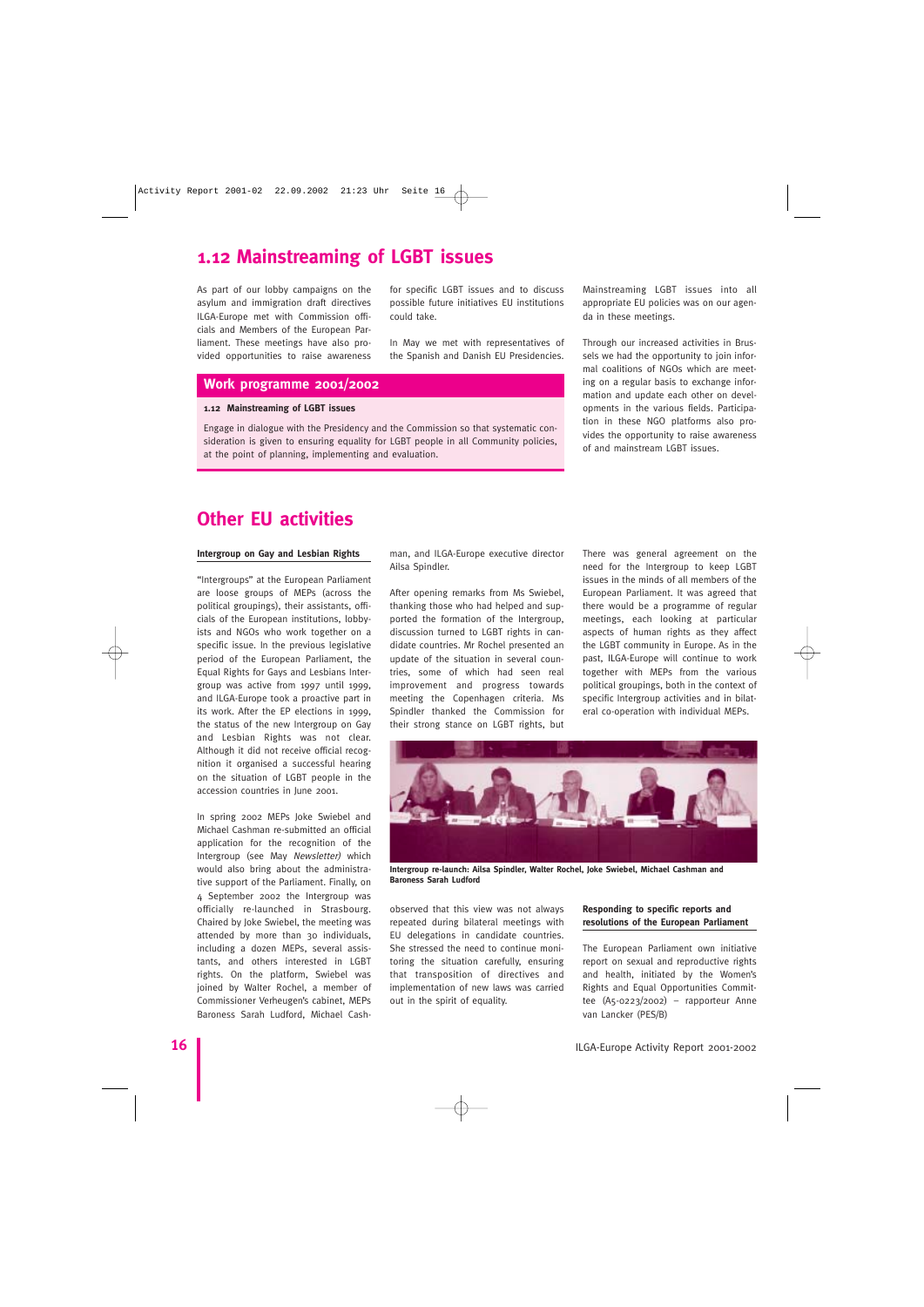This report addresses the need to reinforce the concepts of sexual and reproductive health and rights in the EU and the accession countries. ILGA-Europe worked with MEPs to introduce an amendment "calling on the governments of the Member States and the Candidate Countries to provide access to sexual and reproductive health services without any discrimination on the grounds of sexual orientation, gender identity or marital status". The amendment was adopted by the Committee, and subsequently by the full Parliament on 3 July 2002 (Recommendation # 24 in the adopted resolution).

The European Parliament own initiative report on Women and Fundamentalism initiated by the Women's Rights and Equal Opportunities Committee – rapporteur María Izquierdo Rojo (PES/E)

This report addresses the situation of women living in an environment of reli-

with Schieder was published in the May

ILGA-Europe is very honoured that Mr Schieder has agreed to act as honorary patron of the 2002 annual conference, and to participate in a plenary session on

When on Tuesday, 23 April 2002, the news about a bill to re-criminalise homosexuality in Russia reached the ILGA-Europe office, we immediately sent an email to Schieder as the Assembly was to

human rights at the conference.

Newsletter.

gious fundamentalism. The ELDR group tabled an amendment expressing concern for lesbian women who suffer from fundamentalism. ILGA-Europe carried out a lobbying campaign trying to convince the Parliament to adopt this recommendation. The report, including this recommendation, was adopted on 13 March 2002. Recommendation 33 read as follows: "[The EP] expresses its support for the difficult situation of lesbians who suffer from fundamentalism."

### **2. COUNCIL OF EUROPE**

#### **Peter Schieder elected President of the Parliamentary Assembly**

In January 2002 Austrian MP Peter Schieder was elected President of the Parliamentary Assembly of the Council of Europe. ILGA-Europe warmly welcomed this development: Schieder has been a committed supporter of LGBT rights both in his own country and at the Council of Europe for many years. True to his record, he listed LGBT rights as a priority for his Presidency in his post-election statement to the media. An interview

#### **Work programme 2001/2002**

#### **2.1 The European Convention on Human Rights**

2.1.1 Promote the effective use of the European Convention in support of LGBT rights by inter alia encouraging and supporting individuals and organisations to take suitable test cases.

2.1.2 Seek to develop co-operation with other organisations to campaign for Council of Europe member states to ratify Protocol 12 to the Convention.

#### **2.2 The Parliamentary Assembly**

Work with the rapporteurs of the Monitoring Committee to ensure that Armenia complies with its obligation to repeal the law that criminalises same-sex acts between men and releases any people still imprisoned under this law.

#### **2.3 The Committee of Ministers**

Follow up responses of the Committee of Ministers to the Recommendations of the Parliamentary Assembly on the Asylum/Migration and Discrimination issues, and contribute to the implementation of any actions proposed by the Committee of Ministers.

#### **2.4 Commissioner on Human Rights**

Review the powers and role of the Commissioner on Human Rights, and explore scope for promoting LGBT human rights through this position.

meet in Strasbourg the same week for its spring session. On that very day, its responsible committee was holding a hearing on Russia's honouring of its human rights obligations under the European Convention. This was indeed a useful coincidence, and we asked Schieder to also talk with those Russian members of the Assembly who had tabled the bill in the Duma and who were likely to attend the Assembly's session. Schieder reacted immediately confirming that our message had arrived in time. He had passed it on to the relevant committees, and he would try to convince one of the responsible MPs, Mr Rogozin, in a personal conversation that this bill was not in line with the human rights commitments Russia has entered with its admission to the Council of Europe.

#### **Applicants for membership of the Council of Europe**

Applicants for membership of the Council of Europe are required to demonstrate to the satisfaction of the Parliamentary Assembly that their observance of human rights is at least consistent with the minimum standards set by the Council of Europe, or are required to give binding undertakings that they will meet these standards within a short period following accession.

Armenia gained membership in 2001, having given undertakings (following representations by ILGA-Europe to the Assem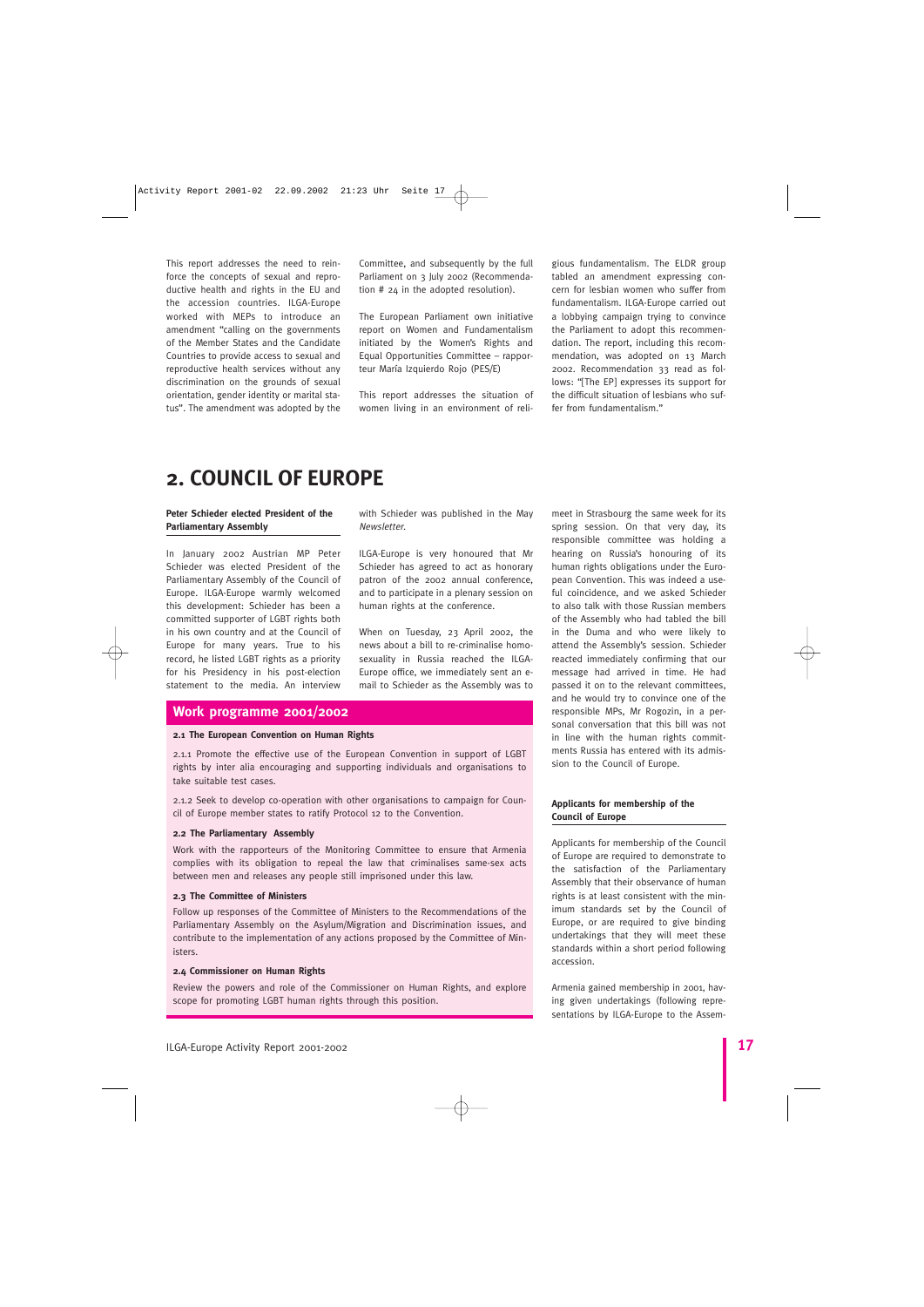bly) that it would repeal its ban on samesex relations between men. The repeal of this ban is proposed in a draft of a new penal code, which received its first reading in the Armenian National Assembly on 23 June 2002. A second and final reading is due by 9 December 2002. We will maintain contact with the relevant officials at the Council of Europe, who continue to monitor the passage of the legislation.

The accession of the Federal Republic of Yugoslavia to the Council of Europe is due to be debated at the September 2002 session of the Parliamentary Assembly. Serbia's penal code maintains a discriminatory age of consent for sexual relations between men. ILGA-Europe has made representations to the rapporteur of the Legal Affairs and Human Rights Committee on Yugoslav accession that repeal of this legislation be made an obligation of membership. If the Assembly supports this proposal it will be the first occasion on which the repeal of discriminatory age of consent legislation has been made a condition of membership of the Council of Europe.

#### **The European Court of Human Rights**

#### **Fretté vs. France**

On 26 February 2002, the European Court of Human Rights held, by four votes to three, that sexual orientation discrimination in access to adoption of children by unmarried individuals does not violate Article 14 (non-discrimination) of the European Convention on Human Rights, combined with Article 8 (respect for private and family life). Although the ruling is a considerable disappointment, it is important to appreciate that three of the four judges who ruled against Philippe Fretté's case did so on the technical grounds that Article 14 did not apply because no other Convention right was sufficiently affected. The Convention's non-discrimination clause, Article 14, only applies where the discrimination in question affects another Convention right. Only one of the seven judges argued specifically that the difference in treatment based on sexual orientation was justified. For a full analysis of this complex judgement, see the March Euro-Letter (# 96) and the May Newsletter.

Dr Robert Wintemute had submitted written comments to the Court on behalf of ILGA-Europe on 15 June 2000, and presented the case for the applicant at the hearing in Strasbourg on 2 October 2001.

#### **Karner vs. Austria**

This case involves the eviction of a gay man from his flat, following the death of his partner in whose name the lease of the flat was held. The Austrian Supreme Court had held that the legislation that preserved a right to tenancy for unmarried partners in the event of the death of one of the partners should be interpreted as applying only to heterosexual couples.

The case was declared admissible on 11 September 2001. On 7 December 2001,

Dr Robert Wintemute was granted leave to make written submissions to the Court on behalf of ILGA-Europe and two other organisations, Liberty and Stonewall (both of the UK). These were delivered to the Court on 12 March 2002.

The Karner case is of great importance, since it is the first case to reach the European Court of Human Rights that deals with a same-sex partnership (as opposed to a different-sex partnership in which one partner is transsexual).

#### **Goodwin vs. the United Kingdom**

In a press release on 12 July 2002, ILGA-Europe welcomed the 11 July decision of the European Court of Human Rights in Strasbourg in the case Christine Goodwin vs. the United Kingdom. The Court found the UK in breach of the European Convention on Human Rights for not legally recognising the gender re-assignment of the complainant (see August Euro-Letter, # 100).

#### **Other Work Programme items**

The Work Programme listed other activities in relation to the Committee of Ministers, the ratification of Protocol 12 to the Convention, and the powers and role of the Commissioner on Human Rights. Competing claims on resources have prevented completion of these items.

### **3. ORGANIZATION FOR SECURITY AND CO-OPERATION IN EUROPE**

In the period under review, ILGA-Europe did not attend any OSCE meeting.

ILGA-Europe has been in contact with two members of the Parliamentary Assembly of the OSCE: Canadian MP Svend Robinson, who has been rapporteur for the Assembly's human rights committee, and Austrian MP Ulrike

#### **Work programme 2001/2002**

#### **3. ORGANIZATION FOR SECURITY AND CO-OPERATION IN EUROPE**

3.1 Prepare submissions for and participate in the review conferences and the relevant meetings of the Office for Democratic Institutions and Human Rights (ODIHR), especially the implementation meetings of the Human Dimension.

3.2 Establish contacts with the Parliamentary Assembly of the OSCE.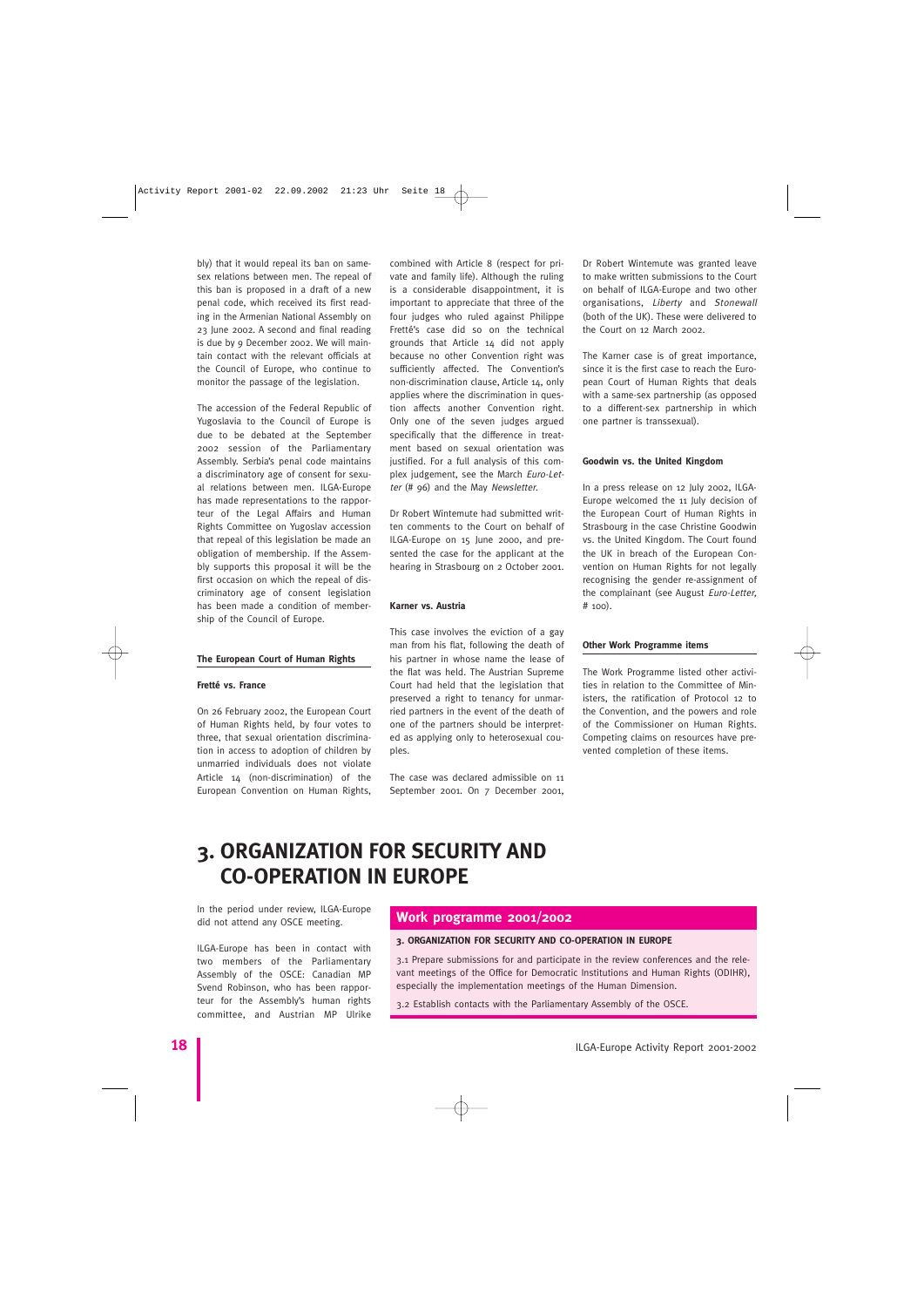Lunacek, who used to be an ILGA activist. On the occasion of the Assembly's Winter Meeting in Vienna in February, co-chair Kurt Krickler met Robinson to discuss the possibility of tabling a report and resolution on the situation and rights of LGBT people in the OSCE member states. However, the theme for the human rights report in 2002 being the fight against terrorism, the first chance to have a report on LBGT issues would be in 2003. On 22 February Ulrike, Svend and Kurt partici-

pated in a round table organised by the Austrian Green Party in Vienna to discuss the role of the OSCE in protecting the human rights of LBGT people.

### **4. ACTIONS TO COUNTER HUMAN RIGHTS ABUSES AGAINST LGBT AND HIV-POSITIVE PEOPLE IN EUROPE**

There have not been any activities other than those reported in the sections above, e. g. under items 1.5, 1.7, 1.8, and  $\overline{2}$ 

#### **Work programme 2001/2002**

**4. ACTIONS TO COUNTER HUMAN RIGHTS ABUSES AGAINST LGBT AND HIV-POSITIVE PEOPLE IN EUROPE** (other than through the mechanisms set out in sections 1 to 3 above)

4.1 Monitor human rights abuses based on sexual orientation, gender identity and HIV status in Europe.

4.2 Mobilise international support for victims of such abuses by organising support campaigns by ILGA-Europe's members, and by other international NGOs such as Amnesty International, Human Rights Watch, and the International Gay and Lesbian Human Rights Commission.

### **5. ACTIONS TO COUNTER HUMAN RIGHTS ABUSES AGAINST LGBT AND HIV-POSITIVE PEOPLE OUTSIDE EUROPE**

There have not been any activities other than those reported in the sections

#### **Work programme 2001/2002**

above, e. g. under items 1.8 and 2. **5. ACTIONS TO COUNTER HUMAN RIGHTS ABUSES AGAINST LGBT AND HIV-POSITIVE PEOPLE OUTSIDE EUROPE** (other than through the mechanisms set out in sections 1 to 3 above)

> Respond to calls for action, particularly from ILGA, Amnesty International and the International Gay and Lesbian Human Rights Commission, and encourage member organisations to do likewise.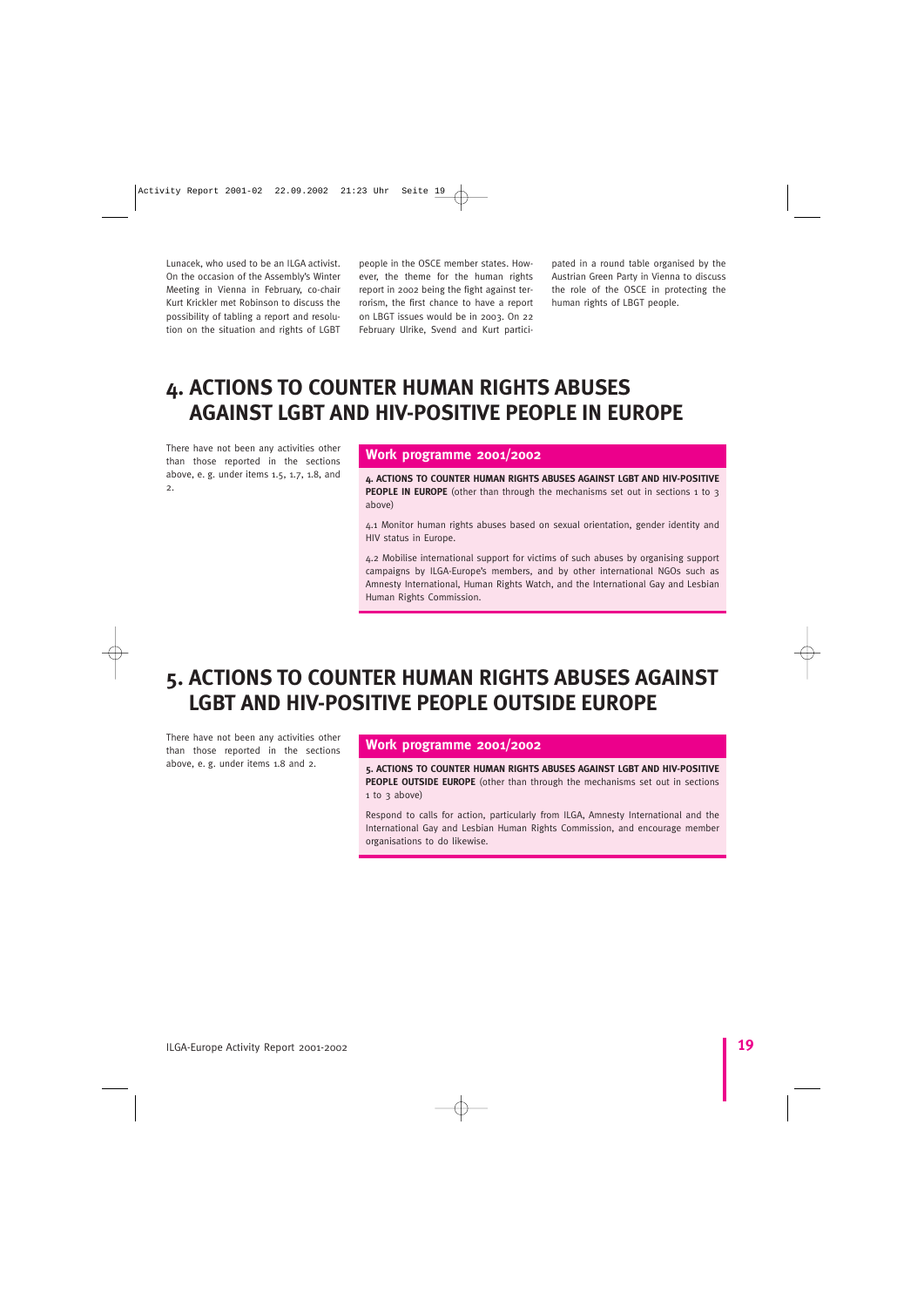### **6. PROGRAMME OF ACTIVITIES IN SUPPORT OF LGBT HUMAN RIGHTS ORGANISATIONS IN CENTRAL, EASTERN AND SOUTHERN EUROPE**

It has been ILGA-Europe's policy to provide space in each issue of the Newsletter to cover developments in these countries.

ILGA-Europe representatives also participated in meetings organised in these countries, such as the IGLYO hearing on LGBT rights in January and the seminar "Equal Citizenship" for lesbian NGOs from former Yugoslavia in September, both held in Ljubljana and attended by board member Tatjana Greif.



**Pierre Noël (left) and Russian gay and lesbian activists – Ignat Fialkovsky, Serguei Popov, Marina Balakina and Nadezhda Nartova – were speaking at a press conference in St. Petersburg**

In June 2002, Pierre Noël, ILGA-Europe's representative to the ILGA-World board, and cochair Kurt Krickler met activists from lesbian and gay groups in St. Petersburg on the occasion of a three-day Forum on social support to the popula-

#### **Work programme 2001/2002**

**6. PROGRAMME OF ACTIVITIES IN SUPPORT OF LGBT HUMAN RIGHTS ORGANISA-TIONS IN CENTRAL, EASTERN AND SOUTHERN EUROPE** (other than through the mechanisms set out in sections 1 to 4 above)

6.1 Encourage co-operation and mutual support between member organisations within Central and Eastern Europe and between organisations in this area and in Western Europe.

6.2 Find means of providing support and technical advice to assist in the development of LGBT human rights organisations in Central, Eastern and Southern Europe, in such areas as lobbying skills, funding, organisational development, combating discrimination and mobilising international pressure in respect of particular human rights violations.

6.3 Consider developing proposals for joint projects in the LGBT field under the PHARE/TACIS/ACCESS programmes.

6.4 Seek to increase number of member organisations in Central, Eastern and Southern Europe and facilitate their participation in the work of ILGA-Europe, including subsidising participation in ILGA-Europe events.

tion. Pierre spoke in a press conference organised at the Forum by HS, a local activist group.

ILGA-Europe also used its communication means (i. e. e-mailing lists and the Newsletter) to spread information on relevant EU funding possibilities, in particular the Networking Facilities strand of the ACCESS programme which provides funding for people from accession countries to participate in NGO meetings in EU member states. Subsequent applications for funding in the various accession countries have led to a record number of LGBT activists getting funding under this programme to participate in the annual conference in Lisbon.

Due to resource constraints and priority setting no activities in this area were undertaken in the reporting period.

### **7. HIV/AIDS Work programme 2001/2002**

#### **7. HIV/AIDS**

7.1 Co-operate closely with the Gay European Network for HIV Prevention, and encourage ILGA-Europe members to co-operate in AIDS prevention projects within this network, including when seeking funding from the EU and other institutions.

7.2 Co-operate with other international NGOs working in AIDS prevention, e. g. the European Council of AIDS Service Organisations and the Global Network of People Living with HIV/AIDS.

7.3 Participate in campaigning initiatives to promote access to treatment.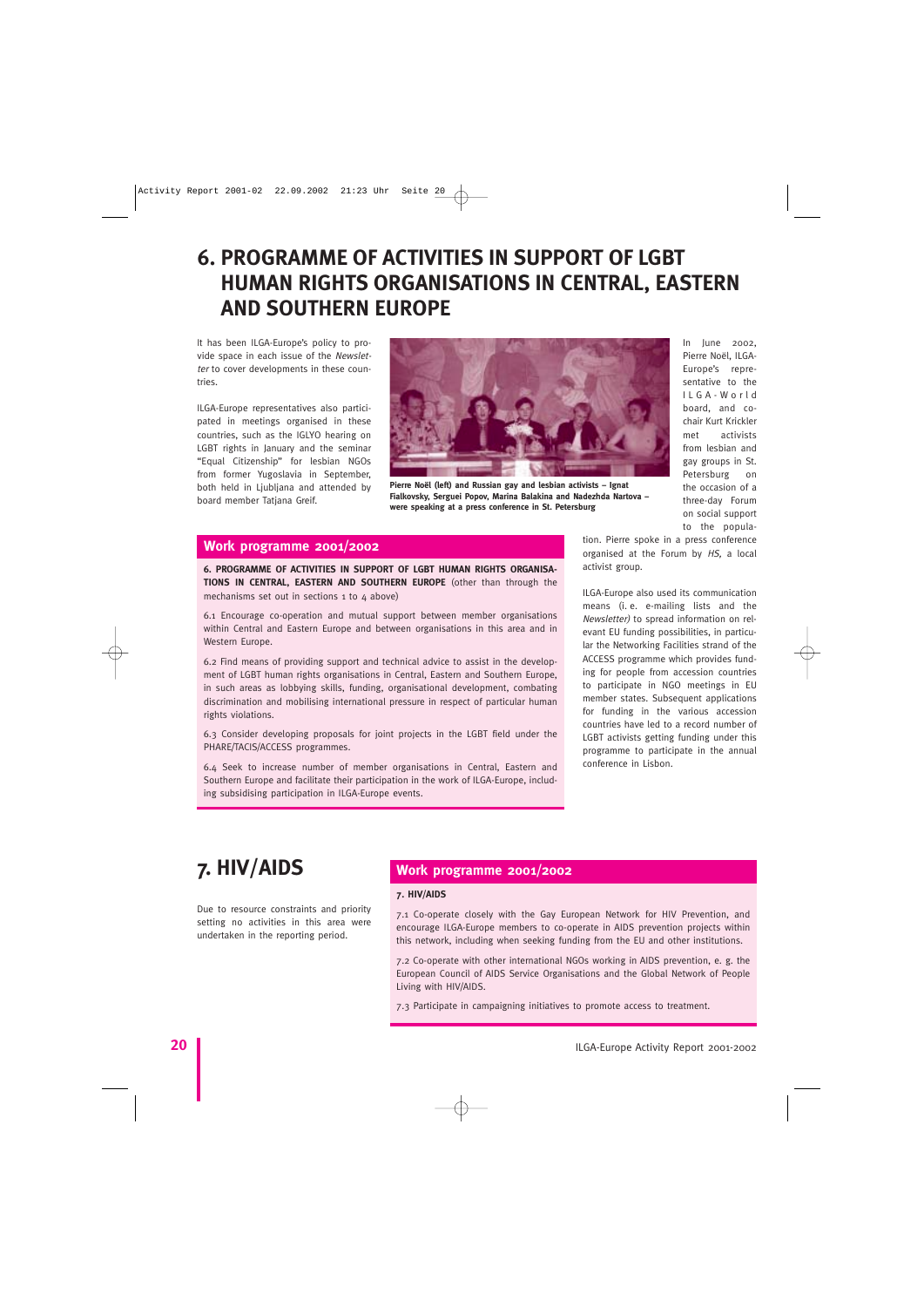### **8. DEVELOPMENT OF ILGA-EUROPE**

### **8.1 Organisational development and funding**

The reporting period – the time between the Rotterdam and Lisbon annual conferences – has been covered by three different grants by the European Community. The first core funding grant, which had started on 1 December 2000 under the Commission's budget-line "Support for the co-ordination activities of organisations operating at European level and active in fighting discrimination", ended on 30 November 2001. The accounts and reports for this grant have been submitted. The final funding ILGA-Europe had received for this period amounted to  $\in$  163,052.

On 1 December 2001, our second core funding period started but only lasted until 30 April 2002, due to the Commission's intention to start the following contracts with all European networks that would receive core funding under the Community Action Programme to combat discrimination (2001-2006) on 1 May 2002. The accounts and reports for this five-month funding period have been likewise completed and submitted to the Commission. The grant sum received totalled  $\epsilon$  75,874.

O

#### **Work programme 2001/2002**

#### **8.1 Organisational development and funding**

8.1.1 Ensure transparency and members' involvement, through regular consultations with and information to members (e. g. electronic mailing, newsletter, meetings, …), and consider the members when making decisions.

8.1.2 Continue to develop the capacity of ILGA-Europe to carry out its work programme, including the recruitment of an Executive Director.

8.1.3 Develop stable funding, particularly with regard to the co-finance needed to supplement the European Commission's core funding, and to finance activities not covered by this core funding.

Our current core funding contract with the European Commission lasts from 1 May 2002 to 30 April 2003. This funding is again received under the Community Action Programme to combat discrimination, more precisely under the budgetline "support to umbrella European level non-governmental organisations representing and defending the rights of people exposed to discrimination". This programme also provides core funding to other European NGOs working against discrimination on the grounds listed in Article 13 EC. We had submitted an application with a detailed activity programme. After formal approval by the Programme Committee, composed of representatives from all member states, the contract was signed in April. The Commission will finance 90% of our running costs for these twelve months up to the amount of  $\epsilon$  498,000. While it is agreed that in principle ILGA-Europe, as well as the other European networks, would get financial support for at least two years, the contract will have to be renewed after one year upon submission of another detailed activity programme and budget for the period 1 May 2003 to 30 April 2004.

ILGA-Europe's accounts for 2001 and our financial position at the end of 2001 are presented in chapter 11 of this report. Unfortunately, the three different and overlapping periods, i. e. the fiscal year from January to December, the Commission funding period from May to April, and the activity/work programme period from October to October, not only complicate our reporting but also increase our work load with regard to preparing all these reports.

Finding core funding is never easy for an NGO, and it is owing to the tireless work of ILGA-Europe's treasurer, Nigel Warner, that we have secured the necessary cofinance this year. Contributions from the Stonewall Group (UK), the Heinrich Böll Foundation, the Open Society Institute

| europe                                                                     | ILOA-Europe is the European Region of the International Leabor and Cay Association (CGA).                                                                              |
|----------------------------------------------------------------------------|------------------------------------------------------------------------------------------------------------------------------------------------------------------------|
| The European Begins of<br>the International Leablan<br>and tay Association | ILOA-Eurique engous consultative status with the Counsil of Europe.<br>LOA-Egrape Is a member of the Platform of European Social HOOs and the Plats Tilerate Continue. |
| <b>CO Records</b>                                                          | <b>Address</b>                                                                                                                                                         |
| about us.                                                                  | averes de Tenneren 94<br>D-1046 Shumakin                                                                                                                               |
| ----                                                                       | Tel: 132-2 T32 54 88<br>Fax: +33-2 732 51 64<br>E-mail: Introdizion due sprison y                                                                                      |
| position papers.                                                           |                                                                                                                                                                        |
| campaigns/activities                                                       | Bank Account                                                                                                                                                           |
| publications                                                               | Facts liser<br>Vooraligangsbraat 339/9                                                                                                                                 |
| presentations/surveys                                                      | B-1038 Brunsels                                                                                                                                                        |
| annual conference<br>archives                                              | SPAFT LOAN (BRC), GEEN DEERS<br>International account number (BME) DE46 1013 1233 9036<br>account sumber (Beigunt: 001-3523396-38)                                     |
| links:                                                                     |                                                                                                                                                                        |
|                                                                            |                                                                                                                                                                        |
|                                                                            |                                                                                                                                                                        |
|                                                                            |                                                                                                                                                                        |
| Eleve War Askude Companier                                                 |                                                                                                                                                                        |

**ILGA-Except**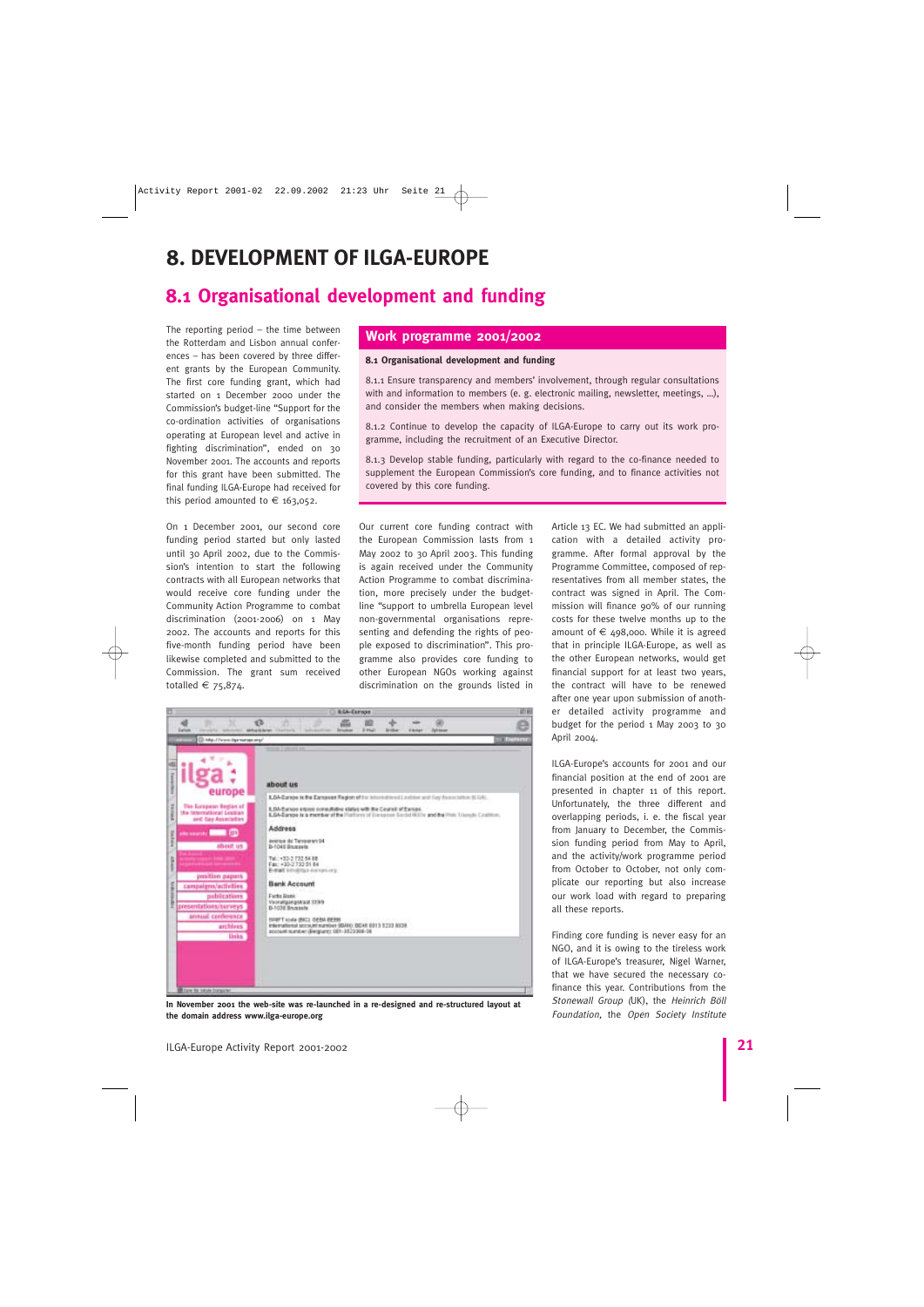(OSI), Pink Cross, COC Haaglanden and private trusts have helped to reach our funding target. However, the need to diversify our funding sources has never been greater, and in September the board took the first steps towards implementing a fundraising strategy. New developments will include a "Friends of ILGA-Europe" initiative and income-generating activities based on proven fundraising techniques.

The recruitment of an executive director, Ailsa Spindler, in June 2002 was followed by the recruitment of a policy and research officer, Licínia Pereira, in September. With these two appointments, and the change to full-time working of the administration officer, Olivier Collet, in June, the office is now up to full strength. This will make a significant increase in the capacity of ILGA-Europe to deliver its work programme, and it will enable board members and other volunteers to develop new areas of work. The transition to a fully-staffed office has taken a short time to settle, but members and external contacts will see a real improvement in ILGA-Europe's capacity and professionalism in the years ahead.

Our means of communication and information have also dramatically improved. In November 2001, our web-site, after having been completely re-designed and re-structured, was re-launched at our own domain address: www.ilga-europe. org. The re-launch was announced in the November Newsletter and the December Euro-Letter (#  $94$ ). The web-site has since been continuously developed in order to be accessible and give an overview of our key activities.

Four issues of the quarterly ILGA-Europe Newsletter have been published – in November 2001, February, May and August 2002. The Newsletter has developed into a useful source for members, officials in the international institutions, European NGOs and politicians. The Euro-Letter also continued to be published on behalf of ILGA-Europe by Landsforeningen for bøsser og lesbiske (LBL), the Danish national organisation for gays and lesbians. The 100<sup>th</sup> edition of this electronic medium was produced in August 2002. The Euro-Letter is also translated into German, Italian, and Portuguese.

Our basic information leaflet, already available in seven languages, was also translated into Portuguese and Russian. Both translations are available in electronic format at our web-site.

### **8.2 Enhanced involvement of, and work for, transgendered persons**

During the past year we have been incorporating gender identity issues into existing ILGA-Europe policies. The establishment of an ILGA-Europe transgender

#### **Work programme 2001/2002**

#### **8.2 Enhanced involvement of, and work for, transgendered persons**

8.2.1 Actively seek to increase its transgendered membership.

8.2.2 Work to increase its visibility as a transgender lobby NGO at European level further.

8.2.3 Establish a work group of interested transgender activists to help the board with its work on transgender issues.

working group (see 1.9 above) will also increase the relevance of ILGA membership for organisations involved in transgender issues across Europe.

The postponement of the position paper on transgendered people in the EU has slowed the process of increasing visibility as a transgender lobby. However, work on transgender issues relevant to forthcoming directives will increase the profile of ILGA-Europe in these areas (see 1.9 above)

### **8.3 The rights of bisexuals**

In July we commissioned Dr Katrina Roen to produce a report into the current situation of discrimination against bisexuals, and recommendations for ILGA-Europe policies on behalf of bisexuals. This report is intended to form the basis for a workshop at the Lisbon conference in October.

Discussion of the report and the conclusions of the workshop will help shape ILGA-Europe's future work to promote equal rights for bisexual people.

#### **Work programme 2001/2002**

#### **8.3 The rights of bisexuals**

Investigate what practical steps can be taken at European level to promote the rights of bisexual people, beyond those issues already being addressed by work to eliminate sexual orientation discrimination.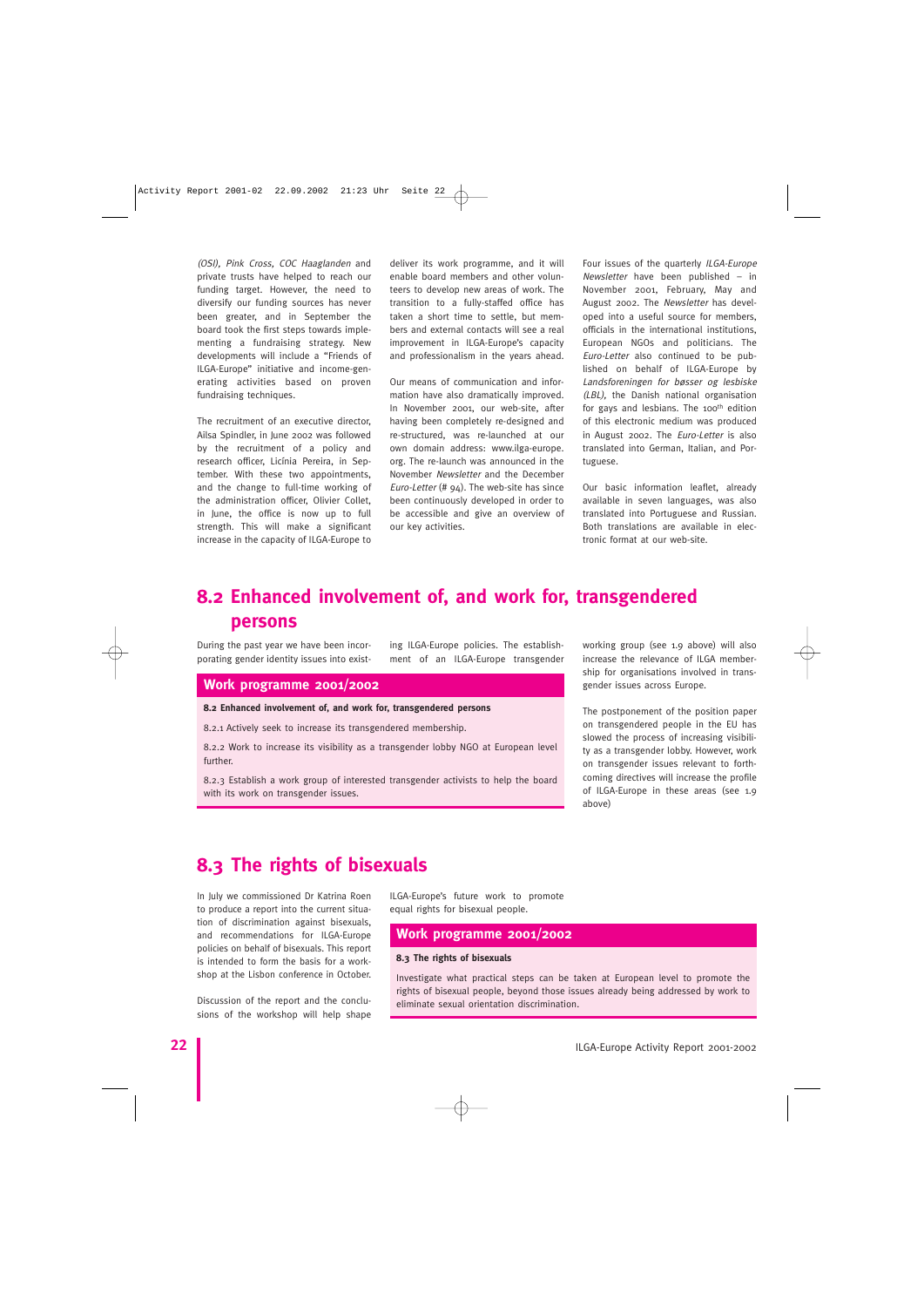### **8.4 Documentation and research**

Activities falling under this sub-chapter have been part of activities reported in other sections of this annual report, in particular with regard to EU enlargement (above item 1.5), human rights in the member states (1.7) and in third countries (1.8). The establishment of an information resource facility is a current priority for the policy & research officer.

#### **Work programme 2001/2002**

#### **8.4 Documentation and research**

■ Develop and maintain a country-by-country inventory of discrimination laws and practices; monitor developments and keep up-to-date.

■ Produce reports and provide information to European institutions, the United Nations, and to other organisations as appropriate.

### **9. OTHER ACTIVITIES**

Board members attended a series of meetings and conferences in order to network with ILGA-Europe's constituency, to reach out to the LGBT movement in Europe, and to other NGOs to mainstream LGBT issues.

These meetings and events not mentioned in other sections of this report include the following (see also the calendar of meetings and events on p. 26):

Riccardo Gottardi was a speaker in the events to celebrate the 30<sup>th</sup> anniversary of the Italian gay movement in Rome in January. He also delivered a message of greetings at the national congress of Arcigay in Riccione in February and at the opening of the New Rights Office of CGIL, the major Italian trade union, in Bari in April. In June he represented ILGA-Europe as a panel speaker in three conferences in Turin, Padua and Milan respectively. ILGA-Europe had taken on the honorary patronage over the two latter ones organised by Arcigay.

On 24-26 May Jackie Lewis participated in the "European Forum on the Right to Marriage and Adoption" in Barcelona, and on 7-8 June in the seminar "Sharing the learning on LGBT anti-discrimination legislation and campaigning" in Belfast.

On 25 June Kurt Krickler was a panellist in a discussion on the integration of homosexual migrants in the context of the Intercultural Week organised as part of Europride 2002 in Cologne.



**ILGA-Europe was represented at the Barcelona forum by co-chair Jackie Lewis and by Robert Wintemute of the School of Law, King's College London**

Upon the invitation of the organising committee Pierre Noël attended, on behalf of ILGA-Europe, the Spanish national LGBT Pride March in Madrid on 29 June.

Ailsa Spindler attended the Jornadas Lésbicas, the first national conference for lesbians in Portugal, in Lisbon on 5-7 July organised by Clube Safo, where she gave a presentation on the situation of lesbians living in the EU.

Former board member Isabelle Cruette from France represented ILGA-Europe at the Summer University on Homosexualities in Marseilles on 20-27 July 2002. In a workshop titled "Homosexualité: vers une intégration européenne?" ILGA and ILGA-Europe were presented together with the European Network of AIDS Helplines.

Information officer Mette Vadstrup attended the CPHOM<sup>02</sup> Conference of European LGBT university organisations held in Copenhagen on 14 August. She gave a presentation of ILGA-Europe and LGBT lobbying issues at European level.

Nigel Warner was a panellist at the annual conference of Al-Fatiha UK in London on 25 August.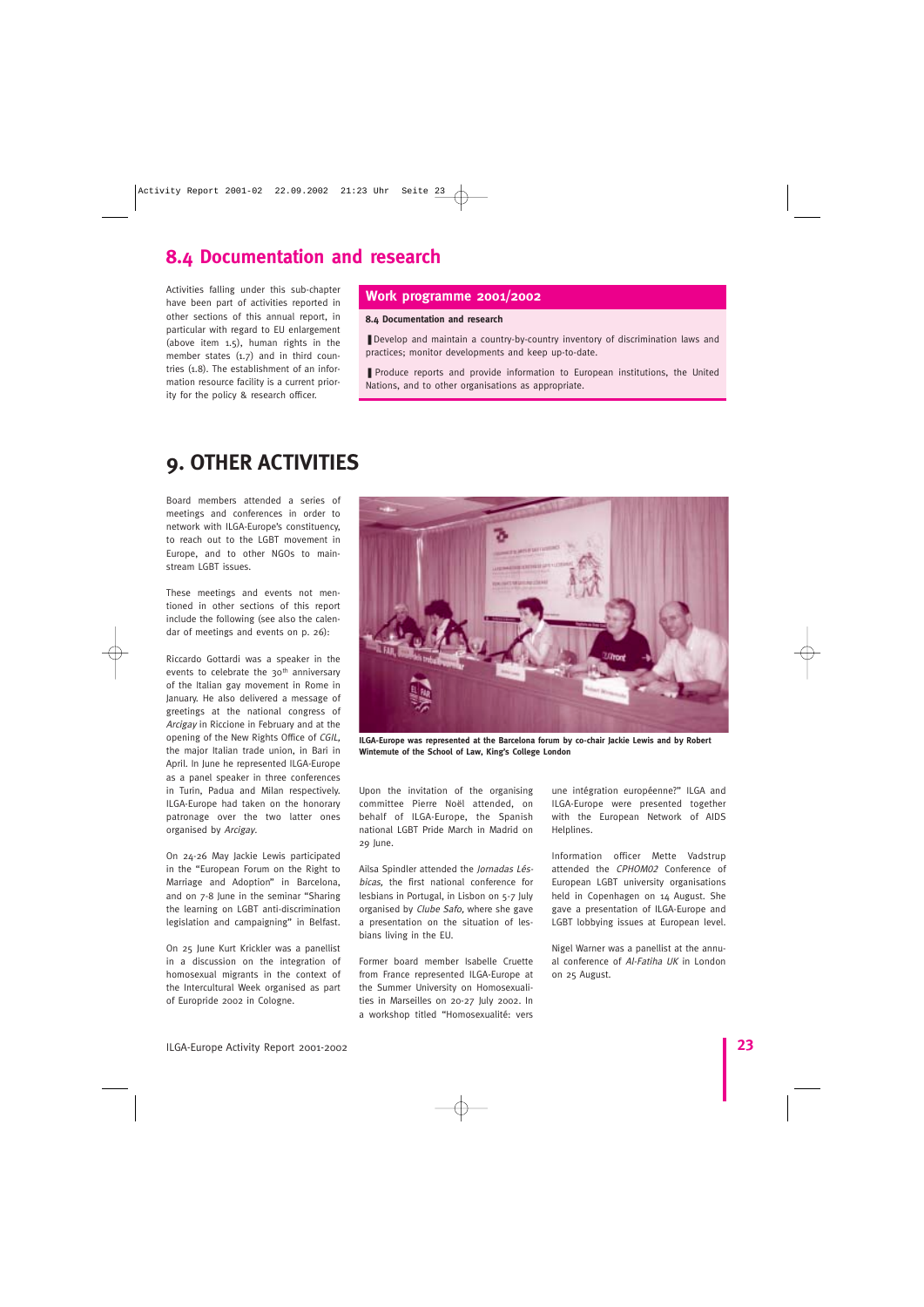### **10. BOARD MEMBERSHIP, MEETINGS AND BOARD OFFICERS**

The eight Executive Board members elected by the 2001 Rotterdam conference were: **Tiia Aarnipuu** (Seksuaalinen Tasavertaisuus (SETA), Finland), **Nico J. Beger** (Lesbenbereich Bündnis 90/Die Grünen, Germany), **Adrian Relu Coman** (ACCEPT, Romania), **Riccardo Gottardi** (Arcigay Pride!, Italy) **Tatjana Greif** (S˘KUC-LL, Slovenia), **Kurt Krickler** (Homosexuelle Initiative (HOSI) Wien, Austria), **Jackie Lewis** (National Lesbian and Gay Committee of UNISON, United Kingdom), **Nigel Warner** (Stonewall Immigration Group, United Kingdom).

As reserve members were elected: **Ali Jarvis** from Stonewall Scotland and **Anke Hintjens** from the Flemish Federatie Werkgroepen Homoseksualiteit (FWH) as Lewis, and Nigel Warner. Apologies: Nico Beger. Also present: Miran Solinc and Grada Schadee;

◗ on 15 and 16 December 2001 in Brussels. Board members present: Tiia, Nico (on Saturday), Adrian, Riccardo, Kurt, Jackie, and Nigel. Also present: Pierre Noël. Apologies were received from Tatjana.

Jackie and Kurt were elected co-chairs, Nigel was elected treasurer;

◗ on 16 and 17 February 2002 in Brussels: Present: Tiia, Nico, Adrian, Riccardo, Tatjana, Kurt, Jackie, and Nigel (on Sunday). Apologies were received from Pierre;

#### **Relations with ILGA-World**

Jackie Lewis and Pierre Noël were reelected by the 2001 conference as regional representatives on the ILGA Board.

As reported in May's Newsletter, the rejection of ILGA's application for consultative status to the UN's Economic and Social Council was essentially due to homophobia: two thirds of ILGA's opponents criminalise same-sex consensual sexual relations. The *pretext* was false allegations against ILGA of promoting paedophilia and the abolition of all age of consent laws. The behaviour of Spain, the only EU member that did not support ILGA, has been taken up by Spanish



**The executive board and reserves as elected in Rotterdam: Miran S˘olinc (SLO), Tatjana Greif (SLO), Adrian Coman (RO), Riccardo Gottardi (I), Jackie Lewis (UK), Kurt Krickler (A), Nigel Warner (UK), Tiia Aarnipuu (FIN), Anke Hintjens (B); "missing": Nico Beger (D), Ali Jarvis (UK)**

first and second reserve for the women's seats: **Miran Šolinc** (ŠKUC-Magnus, Slovenia) as reserve for the men's seats on the Board.

**Jackie Lewis** and **Pierre Noël** (Tels Quels, Belgium) were re-elected ILGA-Europe's representatives on the ILGA-World Executive Board. **Miran S˘olinc** and **Grada Schadee** (AOB, Netherlands) were elected as reserve members.

The Board held six meetings during its period of office:

◗ on 28 October 2001, immediately following the closing of the Rotterdam conference. Board members present: Tiia Aarnipuu, Adrian Coman, Riccardo Gottardi, Tatjana Greif, Kurt Krickler, Jackie ◗ on 21 April 2002 in Brussels. Present: Tiia, Riccardo, Kurt, Jackie, and Nigel. Apologies were received from Nico, Adrian, Tatjana and Pierre;

◗ on 1-3 June 2002 in Brussels. Present: Tiia, Nico, Riccardo, Tatjana, Kurt, Jackie, and Nigel. Apologies from Adrian and Pierre;

◗ on 14 and 15 September 2002 in Brussels. Present: Tiia, Kurt, Jackie, Nigel and Pierre. Apologies from Nico, Adrian, Riccardo, and Tatjana.

The Board will also meet on 23 October 2002 immediately before the start of the 24th ILGA European Conference in Lisbon. organisations and opposition parties and by MEPs.

Jackie attended the Board meeting in Brussels in April; Pierre was not able to due to work commitments. The Board worked through a development plan, drafted by Jackie, and agreed a strategy for strengthening ILGA at world and regional levels. Work to implement this is continuing. ILGA-Asia now has a web-site (www.ilga-asia.org) and will hold a regional conference in Mumbai, India, in October. The Latin America & Caribbean region also has a web-site (www.ilgalac. org). Co-ordination and co-operation between ILGA-Europe and ILGA-World continues to improve. The next world conference will be held in Manila, Philippines, from 6-13 November 2003.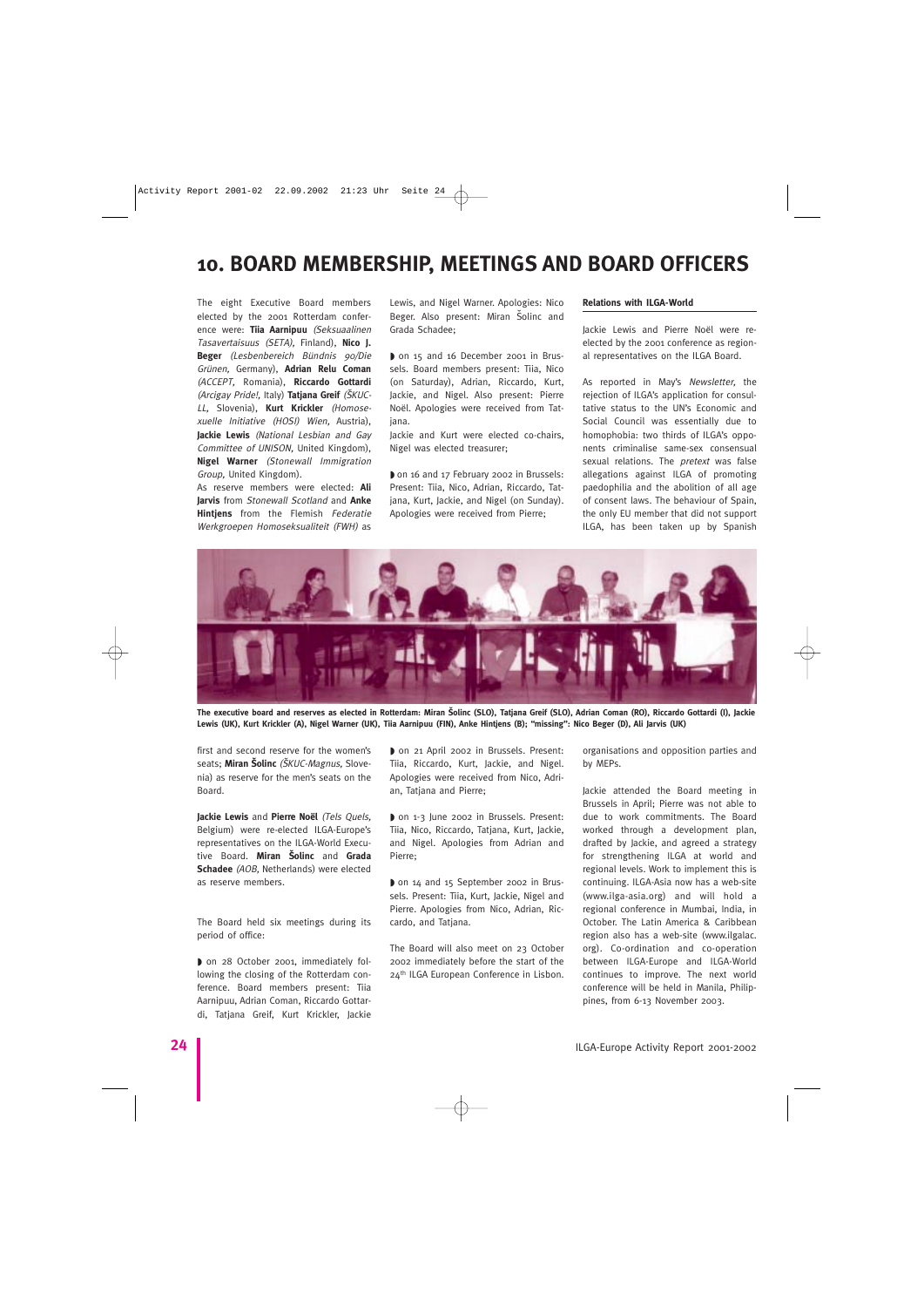### **11. FINANCIAL REPORT 2001**

#### **Overview**

The year 2001 saw a transformation of ILGA-Europe's financial position, thanks to the provision of core funding by the European Community. Expenditure totalled  $\epsilon$  196,507. The equivalent in 2000 was € 8,506.

The overall result was a surplus of € 5,482, leading to an increase in reserves to  $\epsilon$  19,183 – a modest figure in relation to ILGA-Europe's annual expenditure levels.

2001 was also very much a year of transition from the point of view of ILGA-Europe's accounting. The Annual Conference is of course the major event of ILGA-Europe's year. As in earlier years, it was organised, and accounted for, by the conference hosts. In 2001, it was arranged by COC Nederland in Rotterdam. The expenditure in ILGA-Europe's accounts  $(6 \t 12,024)$  is limited to ILGA-Europe's direct contribution. This is a fraction of the total cost of the conference  $(\epsilon$  76,227). This expenditure was financed from several sources: a grant from the city of Rotterdam of  $\epsilon$  25,000, grants for scholarships from the Heinrich Böll Foundation, HIVOS, the Open Society Institute (OSI), and Mama Cash, and contributions from delegates and the conference organisers. From 2002 onwards all conference costs will be accounted for in ILGA-Europe's books.

#### **Notice**

The report and audited accounts presented here are in summary form. The full versions, including the report of the auditor, are available at www.ilga-europe.org.

#### **Comparison to budget**

The 2000 conference approved budget estimates for 2001 which provided for total expenditure of  $\epsilon$  276,000 (including the complete conference). A detailed comparison of the budget estimates with

#### **ILGA-Europe Income and Expenditure Account for 2001**

| EXPENDITURE                                             |                  | Euros   |  |  |  |
|---------------------------------------------------------|------------------|---------|--|--|--|
| <b>EU CO-FUNDED ACTIVITIES</b>                          |                  |         |  |  |  |
| <b>SECRETARIAT COSTS</b>                                |                  |         |  |  |  |
| Staff costs<br>Office costs                             | 63,335<br>31,425 | 94,760  |  |  |  |
|                                                         |                  |         |  |  |  |
| <b>GOVERNING BODIES</b><br>Board meetings               | 9,861            |         |  |  |  |
| Annual Conference                                       | 12,024           | 21,885  |  |  |  |
| <b>WORK PROGRAMME ACTIVITIES</b>                        |                  |         |  |  |  |
| Policy work and reports                                 | 10,120           |         |  |  |  |
| Information dissemination                               | 29,861           |         |  |  |  |
| Network meeting                                         | 11,081           | 51,062  |  |  |  |
|                                                         |                  |         |  |  |  |
| <b>OTHER COSTS</b>                                      |                  |         |  |  |  |
| Travel (other than board meetings, conference, Network) | 12,030           |         |  |  |  |
| Financial and legal advice, and bank charges            | 6,862            | 18,892  |  |  |  |
| TOTAL OF EU CO-FUNDED EXPENDITURE                       |                  | 186,599 |  |  |  |
| <b>NON-EU ELIGIBLE EXPENDITURE</b>                      |                  |         |  |  |  |
| EE board member travel (Board, Conference, Network)     | 2,848            |         |  |  |  |
| Other non-eligible costs                                | 2,064            |         |  |  |  |
| Co-financing of projects                                | 4,996            | 9,908   |  |  |  |
| <b>TOTAL EXPENDITURE</b>                                |                  | 196,507 |  |  |  |
|                                                         |                  |         |  |  |  |
| <b>INCOME</b>                                           |                  |         |  |  |  |
| European Commission grant<br>Other sources:             |                  | 176,062 |  |  |  |
| Donations from members and individuals                  | 16,298           |         |  |  |  |
| Heinrich Böll Foundation                                | 9,497            |         |  |  |  |
| Interest                                                | 131              | 25,926  |  |  |  |
|                                                         |                  |         |  |  |  |
| <b>TOTAL FINANCING</b>                                  |                  | 201,988 |  |  |  |
| <b>SURPLUS FOR YEAR</b>                                 |                  | 5,482   |  |  |  |

the actual expenditure is not possible for a number of reasons, including the fact that the conference was accounted for separately and the changes in accounting presentation referred to above. However the total of the expenditure incurred in the books of ILGA-Europe and in the Rotterdam conference accounts totalled  $\epsilon$  260,710,<sup>1</sup> or 94% of the budget.

1 Derived as follows: total ILGA-Europe expenditure (€ 196,507) + total Rotterdam conference expenditure  $( \in 76, 227) = 6272, 734$ . Less ILGA-Europe contribution to conference  $(\epsilon$  12,024) (to avoid double counting) =  $\epsilon$  260,710.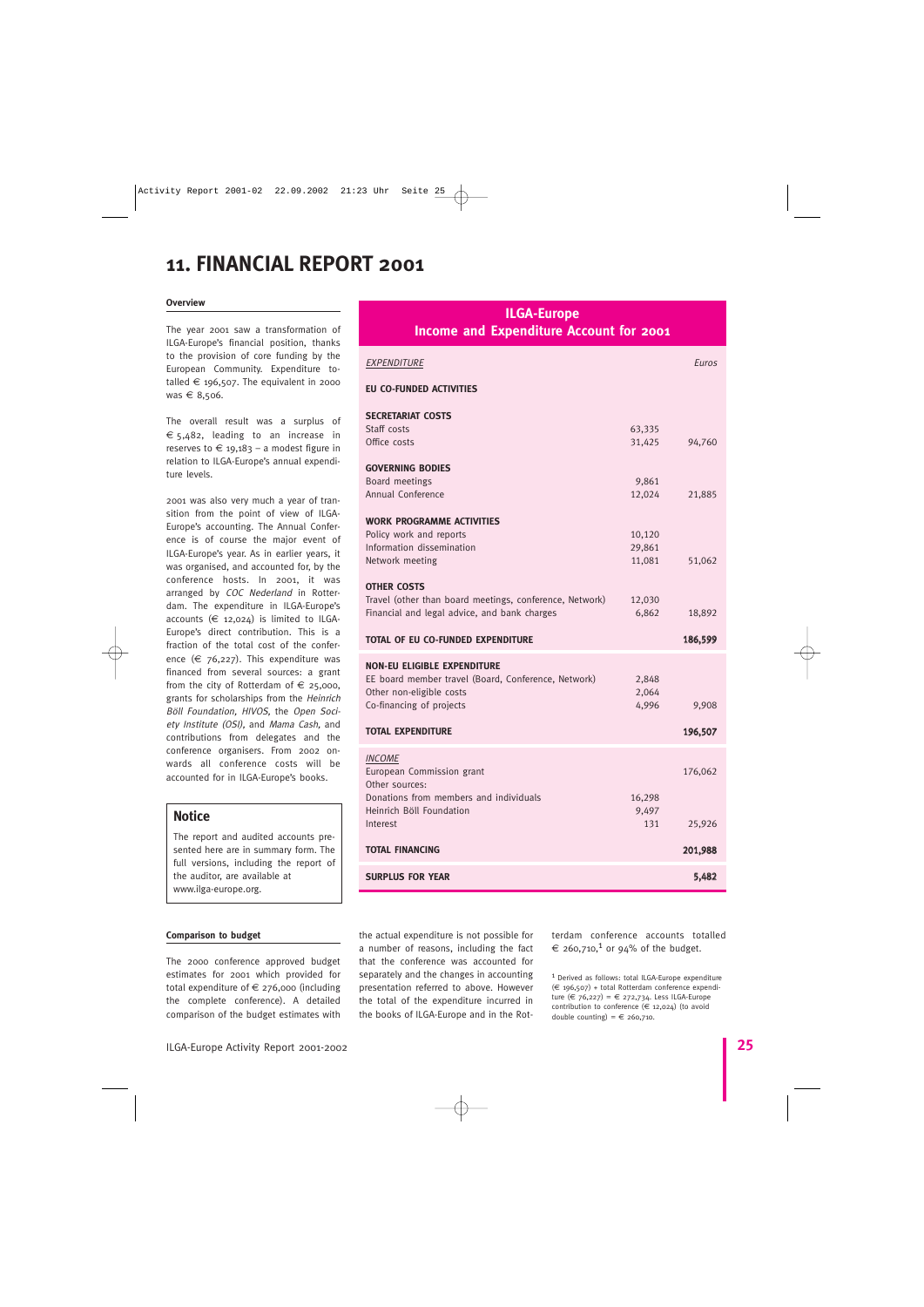#### **Meeting ILGA-Europe's funding needs**

Under ILGA-Europe's contract with the European Commission for the 12 months to November 2001, ILGA-Europe was required to provide financing of 20% of the EU co-funded activities. The Rotterdam conference was one of these activities, and accordingly the City of Rotterdam grant, and the contributions of delegates and member organisations to the conference, counted as a part of ILGA-Europe's co-financing, substantially resolving ILGA-Europe's fundraising needs in 2001. A further grant by the Heinrich Böll Foundation and donations

by a number of member organisations and individuals were also important in securing ILGA-Europe's financial position.

> Nigel Warner, treasurer 31 July 2002

### **12. CALENDAR OF MEETINGS & EVENTS ATTENDED IN 2001/021**

#### **October 2001**

**28:** ILGA-Europe Board meeting, **Rotterdam**

#### **November**

- **15-17:** Open Society Foundation Romania workshop: Implementing European Anti-Discrimination Law, **Sinaia**
- **20-21:** Conference: The European Social Agenda and the EU's International Partners, **Brussels**
- **21-22:** 3rd European Union Human Rights Discussion Forum, **Brussels**
- **28:** Seminar: Role of Religion in International Policy Making, **Brussels**
- **29:** ECAS discussion forum: Civil Liberties under Pressure – What role for the EU Charter of Fundamental Rights?, **Brussels**
- **30:** Project presentation: Site 13 – European Network of Local Authorities against Discrimination, **Brussels**

#### **December**

- **1:**Meeting with EuroFLAG board members, **Brussels**
- **13-14:** Citizens' Assembly 2004, **Brussels**
- **15-16:** ILGA-Europe Board meeting, **Brussels**
- **17:** General Assembly of the Platform of European Social NGOs, **Brussels**

#### **January 2002**

- **9-13:** National convention to celebrate the 30<sup>th</sup> anniversary of the Italian gay movement, **Rome**
- **18:** International Lesbian, Gay, Bisexual and Transgender Youth and Student Organisation (IGLYO) hearing on discrimination against LGBT youth in EU accession countries, **Ljubljana**
- 18: Seminar: We are Family? – Recognition of Same-sex Partners in EU Law, **Maastricht**
- **22:** Social Platform Steering Group meeting, **Brussels**
- **24:** Meeting with MEPs Joke Swiebel und Michael Cashman, **Brussels**
- **24:** Meeting of the Social Platform working group "EU Enlargement", **Brussels**
- **25-27:** Expert meeting "Making Headlines Together" to prepare a project application for financing under the Community Action Programme to combat discrimination (2001-2006), **Amsterdam**
- 28: 1<sup>st</sup> meeting of SOLIDAR project "Non-discriminatory access to services provided by the voluntary sector: Promoting best practice" Steering Group to prepare an application for a followup project ("Who's the driver?") under the Community Action Programme to combat discrimination (2001-2006), **Brussels**

#### **February**

- **1-2:** European Network against Racism (ENAR) seminar: A Common EU Immigration Policy – Dream or Reality?, **Brussels**
- **1-3:** National congress of Italy's national gay organisation Arcigay, **Riccione**
- **16-17:** ILGA-Europe Board meeting, **Brussels**
- **18-19:** Interviews with candidates for new staff position (executive director), **Brussels**
- **19:** Biannual Meeting between the European Commission and the Social Platform, **Brussels**
- 22: Round table: Queering Europe – Und was die OSZE dazu macht... – Über die Situation von Lesben und Schwulen in Ländern der Organisation für Sicherheit und Zusammenarbeit in Europa, **Vienna**

#### **March**

11: 2<sup>nd</sup> meeting to prepare an application for the project "Who's the driver?" under the Community Action Programme to com-

 $1$  In this section we cannot list each single meeting a staff or board member attended. Therefore, we only include meetings in Brussels to which board members travelled from abroad and those of special relevance attended by staff members (in most cases not mentioned elsewhere in this report). Regular routine meetings of Social Platform working groups etc. in Brussels, which staff members attended, are not listed. However, meetings outside Brussels in which staff members participated are included.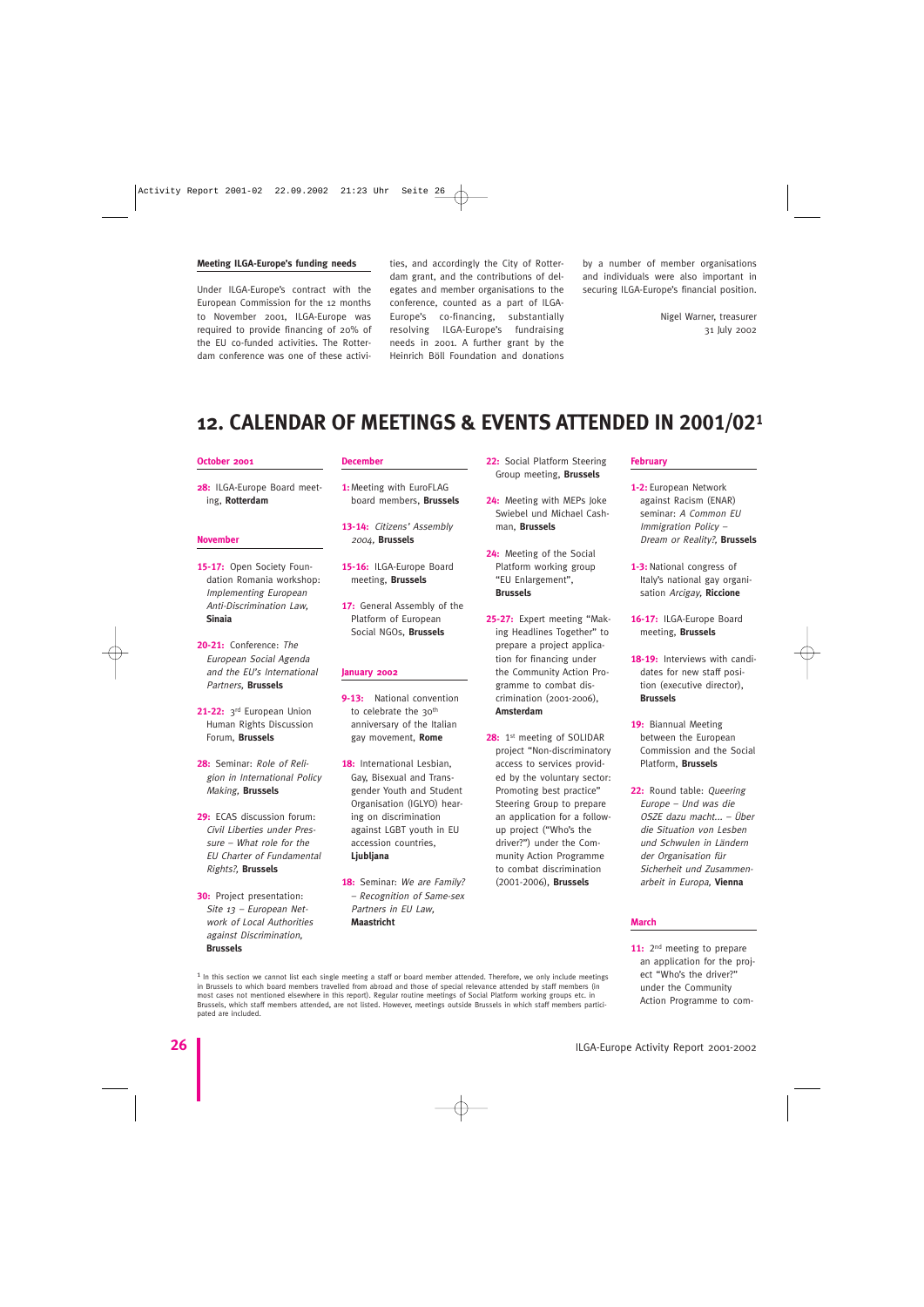bat discrimination (2001- 2006), **Brussels**

- **20:** Meeting with European Commission official Alan Evans, **Brussels**
- **13:** Social Platform Steering Group meeting, **Barcelona**
- **13:** Social Platform Seminar: From Lisbon to Barcelona: Creating a Social Europe?, **Barcelona**
- **14:** ETUC, EEB & Social Platform Joint Conference on Sustainable Development, **Barcelona**
- **19:** European Parliament hearing on the Cairo 52 with the Egyptian ambassador, **Brussels**
- **19:** Meeting with MEP Ana Palacio, rapporteur on Commission proposal 2001-257, **Brussels**
- 19: Meeting with MEP Jean Lambert, rapporteur on Commission proposal 2001-510, **Brussels**
- **19:** Meeting with ELDR MEPs Sarah Ludford and Olle Schmidt, **Brussels**
- **23:** Conference: Fight against Discrimination – Current Situation in Europe and in Belgium, **Brussels**

#### **April**

- **3-7:** Meeting with Opus Gay in preparation for the annual conference, **Lisbon**
- **6:** Opening of the New Rights Office of CGIL, a major Italian trade union, **Bari**
- **6-8:** ILGA-World Board meeting, **Brussels**
- **19:** Meeting with European Commission official Alan Bruin, **Brussels**
- 20-21: 2<sup>nd</sup> meeting of the ILGA-Europe EU National Co-ordination Network, **Brussels**
- **22:** ILGA-Europe Board meeting, **Brussels**

#### **May**

- **7:** Focus Group Discussion: External Evaluation of the EU Commission's preparatory measures aimed at combating and preventing discrimination, **Brussels**
- **8-12:** Meeting with Opus Gay in preparation for the annual conference, **Lisbon**
- **16-17:** EQUAL Conference: NetWorking for Inclusion, **Barcelona**
- **22:** Meeting with representatives of the Danish EU Presidency, **Copenhagen**
- **24-26:** Equal Rights for Gays and Lesbians: European Forum on the Right to Marriage and Adoption, **Barcelona**
- **28:** Presentation to the European Community Action Programme against discrimination Programme Committee, **Brussels**
- **31:** Meeting with a representative of the Spanish EU Presidency, **Brussels**

#### **June**

- **1-3:** ILGA-Europe Board meeting, **Brussels**
- **3:** Meeting with European Commission officials Friso

Roscam Abbing and Stefano Vincenzi, **Brussels**

- **5:** Conference: Marriage, Partnerships and Parenting in the 21st Century: The Current Situation and New Perspectives for Gay, Lesbian, Bisexual and Transgendered People and Their Families – A Comparative Approach, **Turin**
- **7:** Conference on the eve of Italy's national LGBT pride march: Europa è Libertà, **Padua**
- **7-8:** Seminar: Sharing the learning on LBGT anti-discrimination legislation and campaigning, **Belfast**
- **8:** International Forum on Social Support to Population, **St. Petersburg**
- 21: Conference on the eve of the Milan gay pride march: Unioni d'Europa, **Milan**
- **24-25:** Session of the Convention on the Future of Europe with Civil Society, **Brussels**
- **25:** Panel discussion: Integration von homosexuellen MigrantInnen as part of the Intercultural Week of Europride 2002, **Cologne**
- **29:** Marcha Estatal del Orgullo GLTB, **Madrid**

#### **July**

- **5-7:** Conference: Jornadas Lésbicas, **Lisbon**
- **8:**Meeting with Opus Gay in preparation for the annual conference, **Lisbon**
- **10-11:** TAIEX Seminar: On the Implementation of the

Employment Directive and the Gender Employment Directive in Relation to Sexual Orientation and Gender Identity Discrimination, **Brussels**

- **20-27:** Université d'été euroméditerranéenne des homosexualités, **Marseilles**
- **29-30:** Interviews with candidates for new staff position (research and policy officer), **Brussels**

#### **August**

- **14:** CPHOMO<sup>2</sup> conference of European LGBT university organisations, **Copenhagen**
- **25:** Annual Conference of Al-Fatiha UK (panel session), **London**

#### **September**

- **4:** Re-launch meeting of the European Parliament Intergroup on Gay and Lesbian Rights, **Strasbourg**
- **12-14:** Seminar for lesbian NGOs from former Yugoslavia: Equal Citizenship, **Ljubljana**
- **14-15:** ILGA-Europe Board meeting, **Brussels**
- 16: Seminar of the Italian Green Party on the Convention on the Future of Europe, **Rome**
- **24:** Meeting with Opus Gay in preparation for the annual conference, **Lisbon**

#### **October**

**23:** ILGA-Europe Board meeting, **Lisbon**